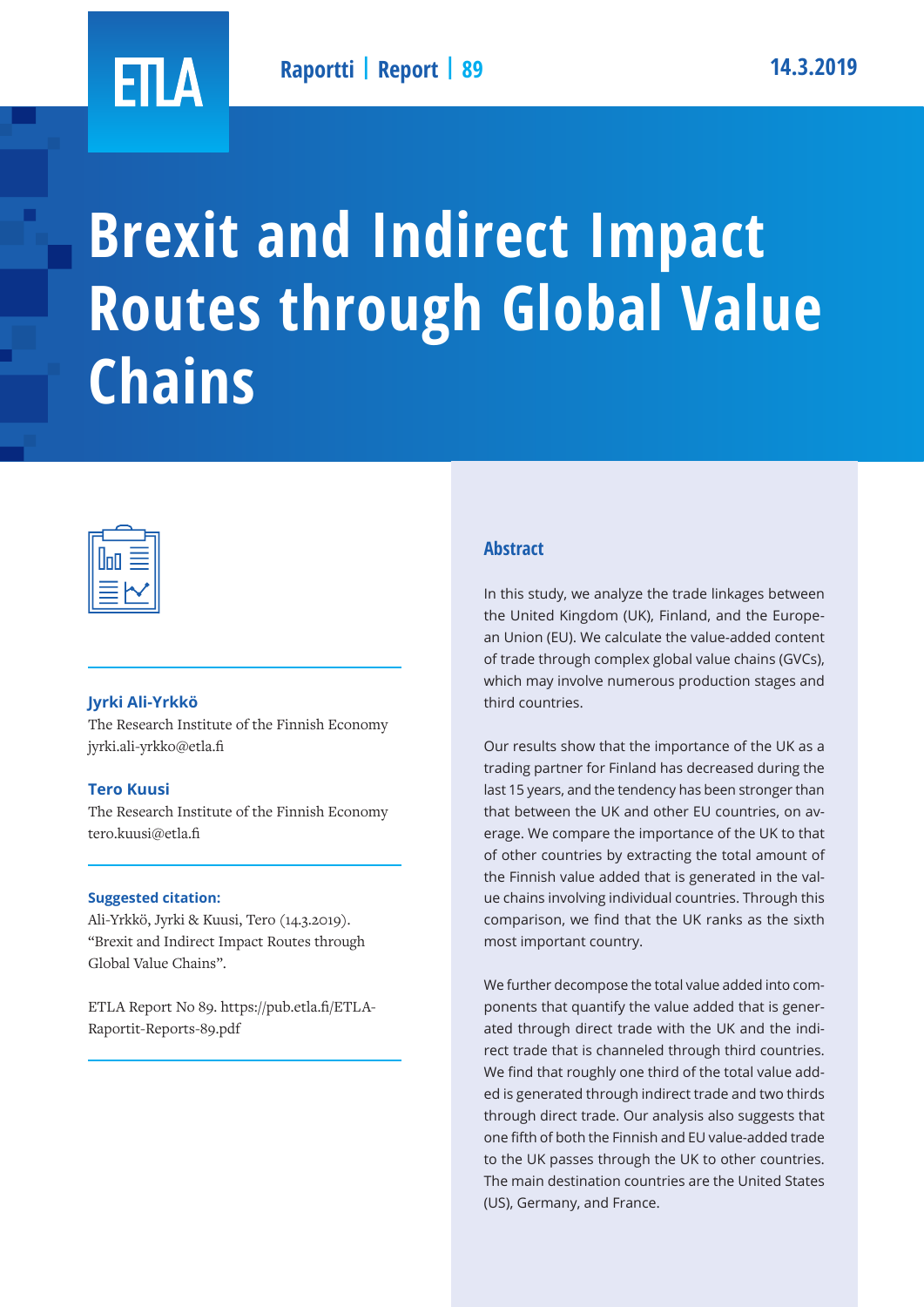# **Tiivistelmä**

### **Brexit – Millaisia ovat arvoketjut Suomen ja Britannian välillä?**

Tutkimuksessa analysoidaan globaalien arvoketjujen kautta syntyviä yhteyksiä Ison-Britannian ja Suomen sekä muun EU-alueen välillä. Tulosten mukaan Britannian merkitys Suomelle on pienentynyt selvästi enemmän kuin EU-alueella keskimäärin viimeisten 15 vuoden aikana. Viennin arvonlisällä mitattuna Britannia oli Suomen kuudenneksi suurin kauppakumppani vuonna 2014. Tutkimuksessa jaetaan tämä Britanniaan kulkeutuva suomalainen arvonlisä lisäksi joko suoran kaupan kautta syntyvään tai epäsuoraan, jonkin kolmannen maan kautta ohjautuvaan arvonlisään. Laskelmien perusteella noin kolmasosa arvonlisäpohjaisesta viennistä kulkeutuu Isoon-Britanniaan jonkun kolmannen maan kautta, joten kaksi kolmasosaa syntyy suorasta viennistä. Analyysit myös osoittivat, että noin viidesosa sekä Suomen että koko EU:n arvonlisäpohjaisesta viennistä Britanniaan jatkaa matkaa muihin maihin. Tärkeimpinä kohteina ovat USA, Saksa ja Ranska.

**Keywords:** Global value chain, Brexit, United Kingdom, Gross domestic product, Impact, Indirect, Route, Value added

**Avainsanat:** Arvoketju, Brexit, Iso-Britannia, Epäsuora, Vaikutus, Toimitusketju, Bruttokansantuote, Kauppareitti, Arvonlisä

**JEL:** F13, F14, F23, L23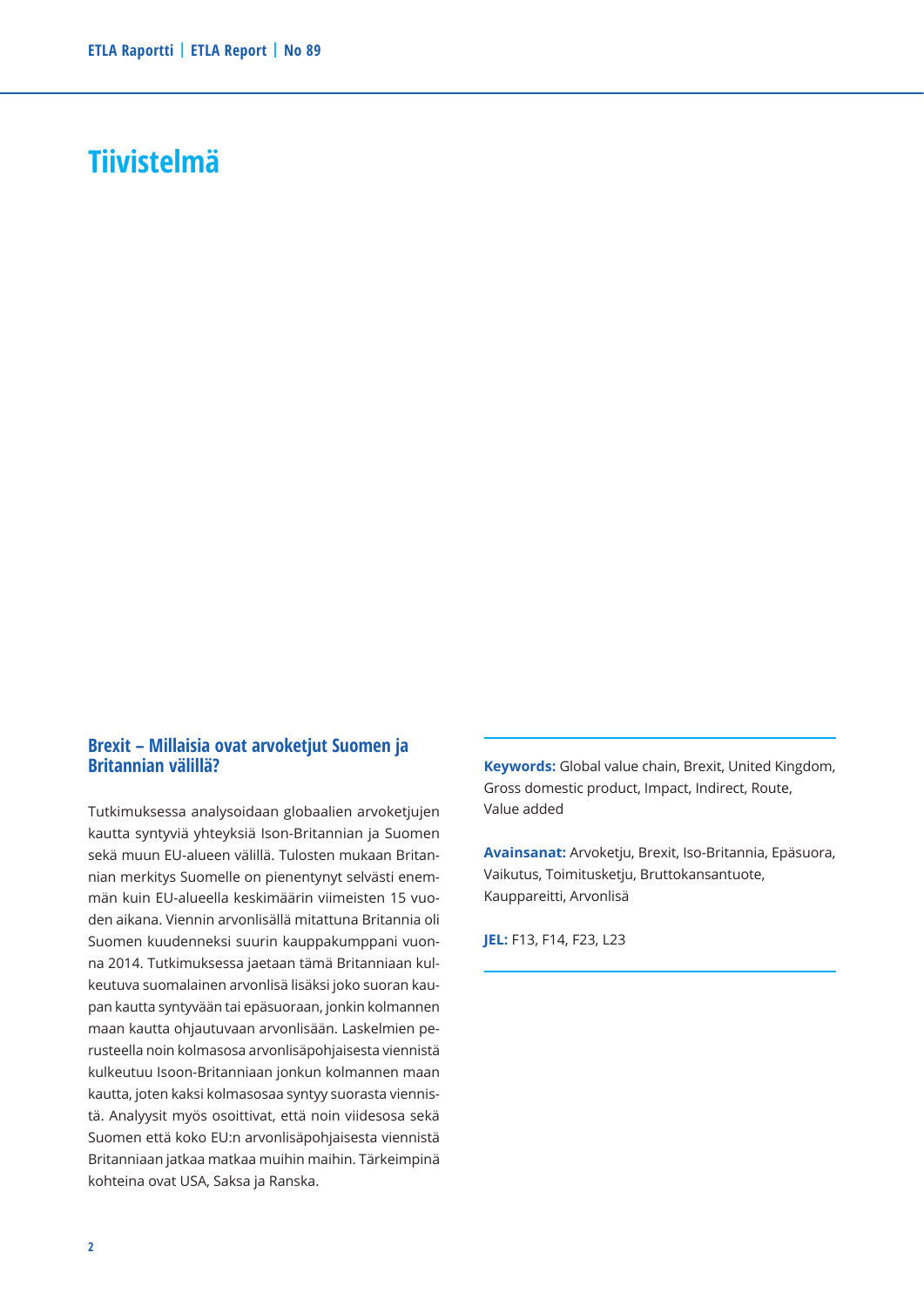# **Contents**

| 4 |  |  |
|---|--|--|
|   |  |  |
|   |  |  |
|   |  |  |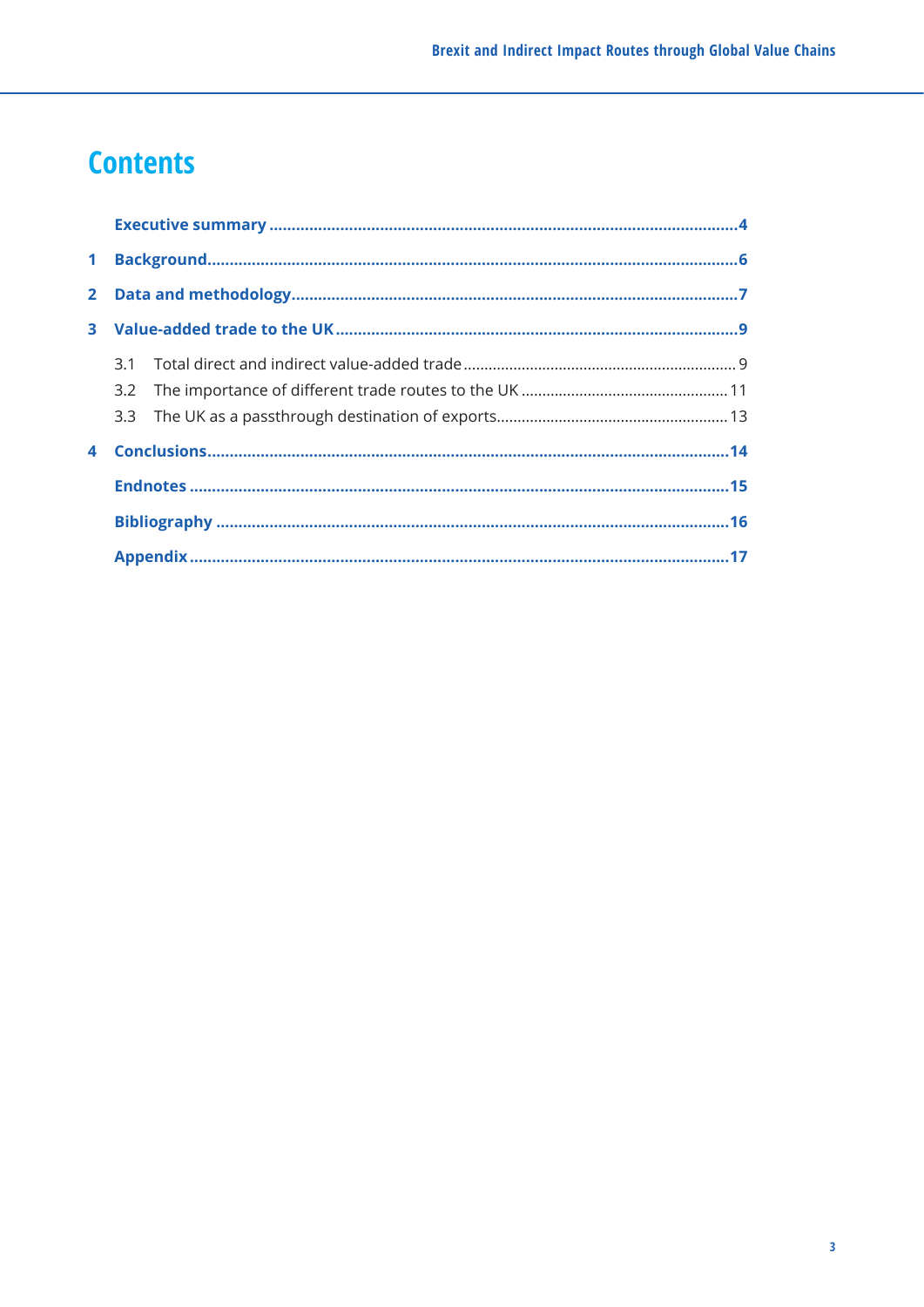# **Executive summary**

# **Value chains create indirect linkages between countries**

Today, companies in the United Kingdom (UK) and elsewhere source many components and intermediates from suppliers and their sub-suppliers operating abroad. These value chains comprise the entire range of activities involved in providing a product or service. Previously, most firms were more or less vertically integrated, meaning that component manufacturing, sub-assemblies, and final assembly were all done within the same company. More recently, companies have increasingly focused on narrower ranges of activities that, in turn, have lengthened value chains. At the same time, these chains have become more international.

An outcome of globalized value chains is that international trade consists of not only final products but also intermediate ones. These intermediates are exported to another location, where they are used in the production process of the next stage; then, the output of that stage is potentially exported again. These long chains create indirect linkages between countries that cannot be tracked using only bilateral trade flows. Therefore, a careful analysis of Brexit calls for data that allows both production and consumption linkages between multiple countries to be mapped.

# **Brexit and preconditions for well-functioning chains**

The smooth operation of a global value chain (GVC) requires the instant transfer of instructions and the cheap and frictionless movement of intermediate inputs and final outputs. This calls for a well-functioning transport infrastructure among regions, countries, and continents, as well as smooth and quick procedures at their borders. Depending on the forthcoming agreement between the UK and European Union (EU), Brexit would potentially increase cross-border costs for companies. In addition to the direct costs of potential customs and tariffs, fulfilling customs declarations and other documents creates indirect costs.

Another important issue concerns the effect of Brexit upon the lead time of value chains. Recently, the importance of frictionless material flows has increased, enabling to operate with minimal component and material stock. Brexit would potentially increase delays at borders, hurting particularly UK operations where components or other intermediate inputs are imported from the EU, processed in the UK, and exported to other areas of the EU. Multiple border crossings also multiplies delays, slowing down value chains.

### **What you see is not what you get**

Businesses today increasingly uses imported components, services, and sub-assemblies in their own production, which has a striking implication for national economies. The gross domestic product (GDP) of a country participating in a value chain is increased only by that part of the value added that is generated in the country concerned, rather than by the total value of exports. The higher the share of imported inputs is, the smaller the contribution to the GDP of one euro generated from exports, highlighting the need to examine trade in not only gross terms but also value-added terms. Furthermore, to obtain an equal amount of value added from exports as before, more gross exports are needed.

### **The changing significance of the UK**

Our results show that, in value-added terms, the UK ranks sixth in the list of Finland's most important trading partners. Based on the most recent figure, the total value-added content of gross exports to the UK, including both direct and indirect exports, constituted US\$3.5 billion. This accounts for 5.7% of the total value added of Finnish exports. The share has dropped from the early 2000s, when the corresponding share reached 10%. In absolute value-added terms, however, the role of the UK in Finland has not diminished. This means that exports to other countries have increased.

The comparison between Finland and the entire EU area reveals an interesting difference. During the 2000s, the EU's value added generated by exports to the UK more than doubled, but trade to other regions grew even faster. As a result, in relative terms, the role of the UK as a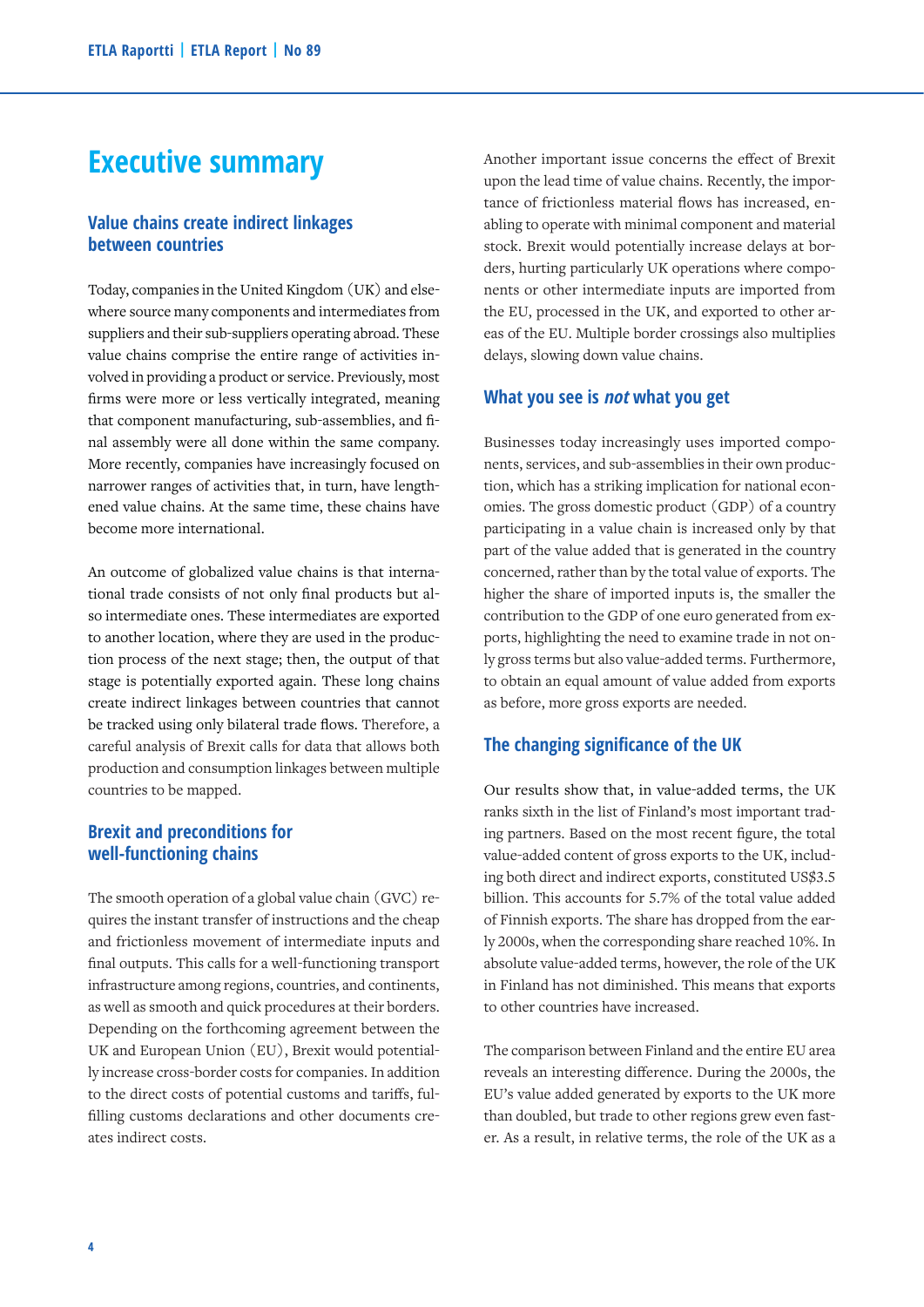trading partner for the EU has slightly decreased, now representing 7.2% of the EU's value added generated by exports to all countries.

Overall, the UK is still an important trading partner for Finland (although not as important as the UK is for the entire EU area). Thus, Brexit would have a potentially non-negligible impact on these countries.

# **The importance of different trade routes to the UK**

As mentioned before, goods and services created in one country do not necessarily travel directly to their destination (e.g., the UK). Instead, they potentially go through one or more other countries before reaching the UK.

Our results suggest that, from a Finnish perspective, other countries do play a limited role in trade routes to the UK. Approximately one third of the value added of UK trade comes via indirect links, where the products/services are first exported to a different country before being exported directly or indirectly to the UK. For Finland, the most important of these indirect routes are Germany, the Netherlands, and Ireland.

# **The UK as a passthrough and ultimate destination for exports**

Some goods and services exported to the UK continue their journey to other countries. This type of passthrough trade accounts for 22% of Finnish exports to the UK. Typically, these goods and services continue their journey to the United States (US), Germany, or France. Of the 10 most important next destinations, no fewer than six were EU member states. Thus, value chains of the UK and other EU members are deeply intertwined, creating a potentially large impact in the case of a so-called "hard Brexit." However, close to 80% (i.e., 100-22=78%) of Finnish exports to the UK do not continue on to other countries but instead remain in the UK, highlighting the importance of the UK as an ultimate export destination.

Compared to Finland, the significance of passthrough UK trade in the entire EU area seems to be slightly smaller, accounting for 18% of the EU's total value added generated by exports to the UK. The list of the top 10 next destinations consists of the same countries as those observed in the Finnish case. The US ranks first, but, similar to the Finnish case, the list also includes six EU countries, highlighting the importance of EU countries as trading partners with the UK.

### **Final remarks**

This study contributes to the expanding literature on Brexit by bringing new information concerning the indirect links between the UK and EU member states through value chains. To our knowledge, we are also among the first to analyze the role of passthrough trade in the UK.

Our findings suggest that the UK is heavily involved in European value changes and GVCs, having both backward and forward linkages. These linkages could have unexpected effects for a number of countries if their expectations are based only on bilateral trade flows with the UK. Is many cases, components or other products cross the UK border several times, which could result in multiple delays and tariffs if a hard Brexit materializes. Companies will probably react to these increased delays by changing their value chains.

Our analyses concerning the most important of these linkages help policymakers and civil servants to prepare for Brexit and to ensure that trade agreements with those countries are adequate and updated. Finally, negotiations between the UK and other regions will not end the day Brexit materializes; only time will tell what kinds of new trade agreements will be signed in the future.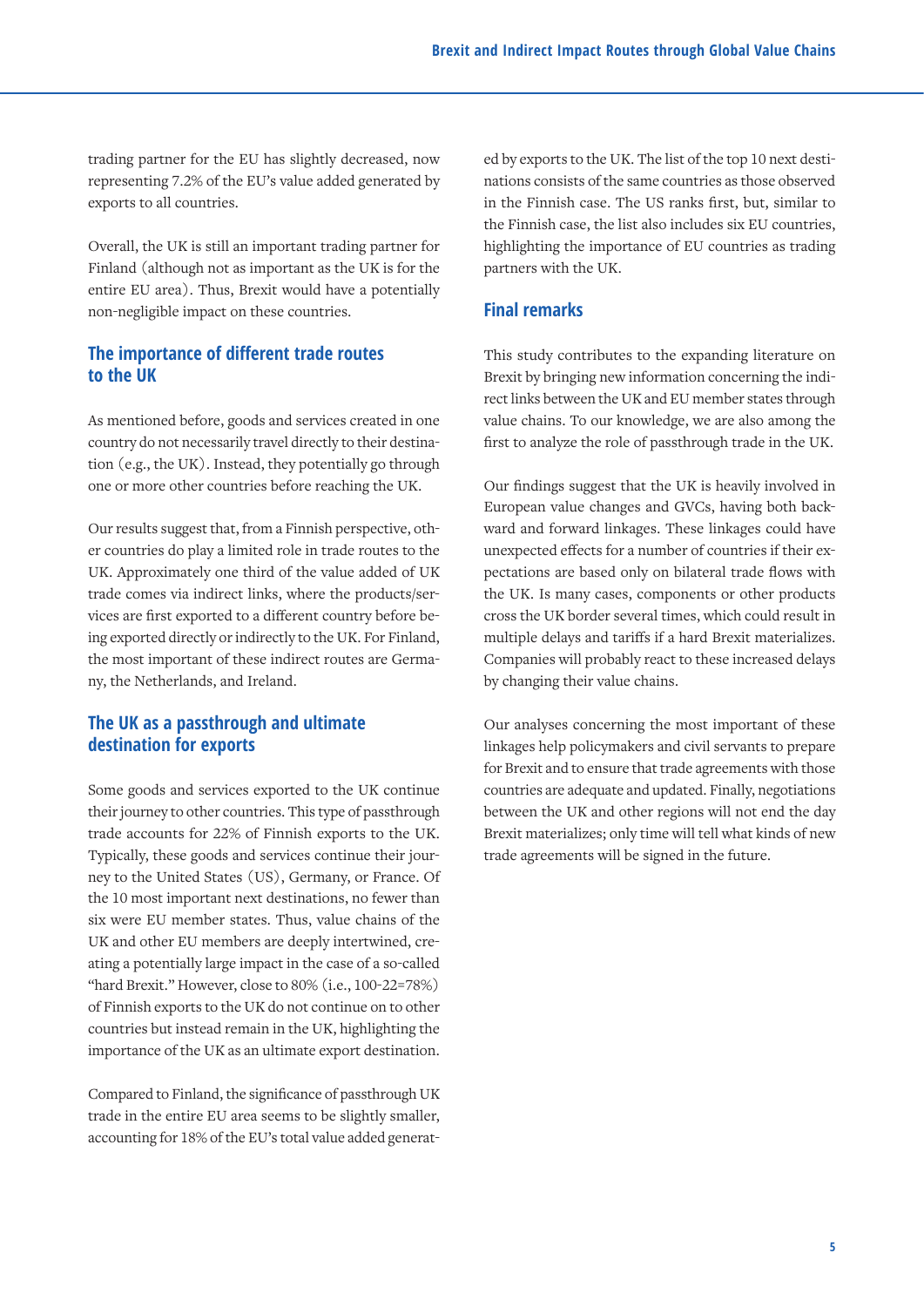# **1 Background**

On May 13, 2018, Reuters reported: Mandy Ridyard [Chief Financial Officier of Produmax Ltd.] knew Brexit was going to be a challenge for her aviation components firm, but it was still a shock when she heard a French company bluntly ruling out British suppliers from an international bid for a contract in China. This example well illustrates how global value chains (GVCs) generate unexpected outcomes for firms and, potentially, for national economies.

Throughout the last few decades, value chains have become more complex and internationalized, consisting of an increasing number of production stages located in multiple countries (Baldwin, 2006; Grossman & Rossi-Hansberg, 2008). This means that the direct destination country of exports is not necessarily the country in which the product is finally consumed. Rather, the value added created in one country passes through other countries before reaching the ultimate destination. For instance, in the first step, Finnish companies produce goods that are exported to Sweden. In the second step, Swedish companies use these as intermediates in their own goods, which, in turn, are exported to China, where the final product is assembled. In the final step, China exports these final goods to the UK. Thus, the gross imports of the UK from China consist of value added from not only China but also Finland and Sweden.

Therefore, an analysis of Brexit calls for data that allows both production and consumption linkages between multiple countries to be mapped. Only then can the full complexity of the international trade patterns associated with Brexit be fully understood. When the UK leaves the European Union (EU<sup>1</sup>), the web of changing bilateral tariffs not only has direct implications for the two regions but it also has indirect implications through the GVCs that involve third parties, such as China. However, the underlying trade linkages are not observable in the bilateral trade flows published by national statistical authorities.

In this paper, we analyze the indirect routes from Finland to the UK using the World Input-Output Database (WIOD).2 Furthermore, we analyze the extent to which the UK is only an intermediate destination – that is, the extent to which value added created in exporting countries flows directly or indirectly to the UK but has a final destination that is not the UK. To map the value chains, we take an accounting approach, similar to Chen et al. (2018), in which value added is split into two categories: 1) value added that is embodied in trade between the UK and other countries (e.g., in downstream stages of value chains or when the final product is delivered) at least once, and 2) value added that is embodied in trade that does not have this quality.

This paper is part of the expanding collection of literature related to Brexit. A few attempts to measure its impact upon different countries, including Finland, have been made during the last few years. For example, the National Institute's Global Econometric Model (NiGEM) was used by Her Majesty's (HM) Treasury (2016a; 2016b), Baker et al. (2016), and Ebell and Warren (2016) for the UK, and by Lehmus and Suni (2016) for Finland. Lehmus and Suni (2016) find that the effects on the Finnish economy seem to be, to some extent, more positive than they are for other analyzed countries. This more positive development is due to the improved price competitiveness born by adjustments in the effective exchange rates and by a favorable combination of relevant trade partners – comprising, for instance, Russia and China – that are relatively immune to the negative effects of Brexit (Lehmus & Suni, 2016).

Vandenbussche, Connell, and Simons (2017) analyzed the impacts of a "soft" and "hard" Brexit using the gravity equation. In terms of value added, the most affected EU countries would be Ireland, Malta, and the Netherlands. In the case of a hard Brexit, the total loss in value added would be 5.7% in Ireland, 4.9% in Malta and 2.6% in the Netherlands. The corresponding losses for Finland and Sweden would be 0.95% and 1.24%, respectively. In Finland, the most affected sector would be the paper industry and in Sweden, the chemicals industry. Other approaches are taken by Dhingra et al. (2018) and Lawless and Morgenroth (2016) based on estimated trade models. Their findings support the view that Finland is not among the countries that suffer the most from Brexit.

However, there is still fairly little knowledge about the trade linkages between the UK and other countries through GVCs. The previous literature suggests that GVCs may have a large impact on the ultimate economic cost of Brexit. For example, the results of a recent study by Cappariello et al. (2018) suggest that the export path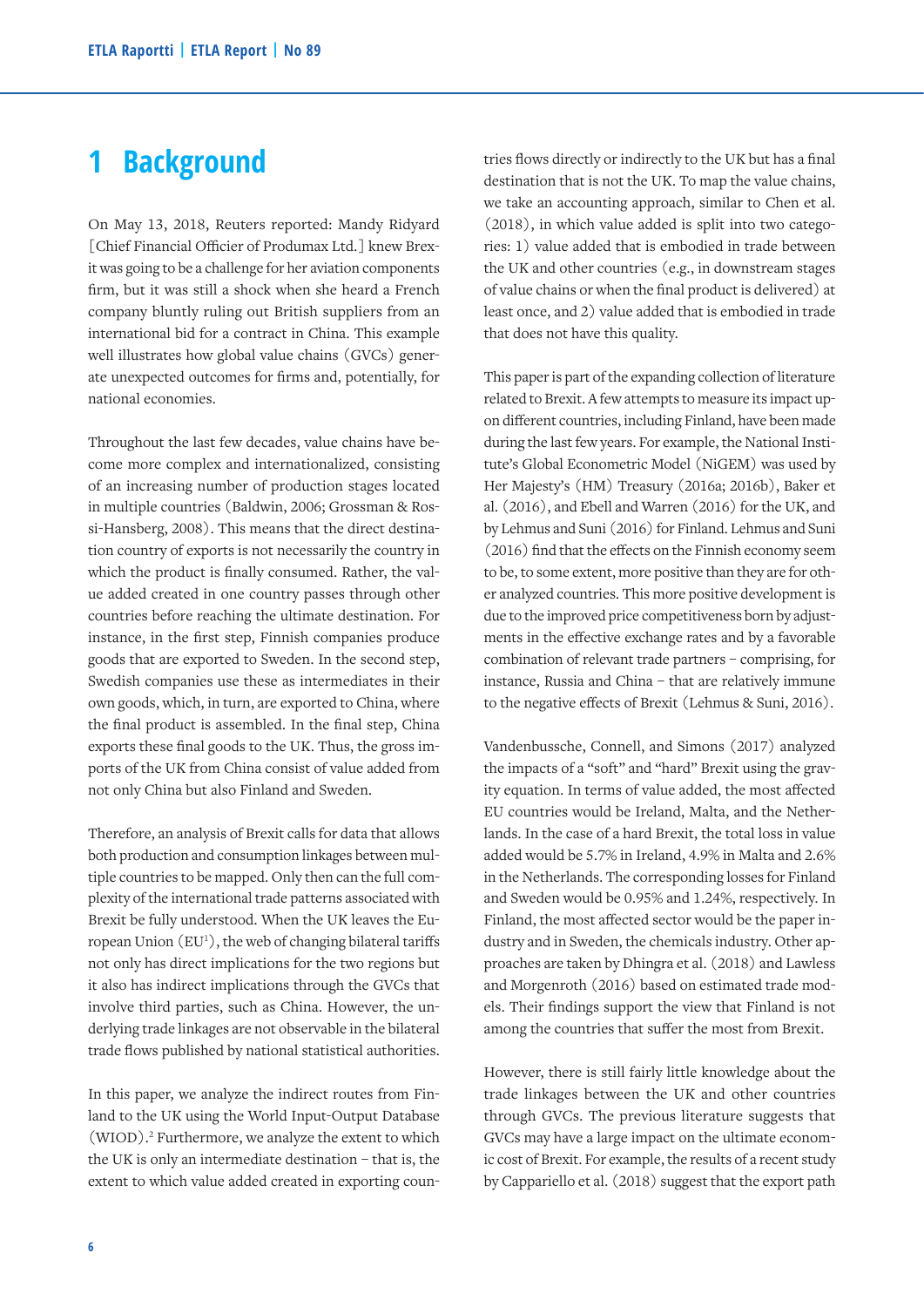towards the final destination of goods/services matters. If the back-and-forth trade between the EU and the UK is not taken into account, the actual impacts of tariffs will be underestimated. Thus, given the density of intra-EU linkages and the sizeable share of indirect trade between the two regions, exporters in both the UK and the EU member states face higher costs after Brexit when indirect trade is taken into account.

Finally, while steps could be taken to quantify the impact of Brexit further through value chains, we suggest that the impact would not be trivial. The previous literature argues that there remain large hurdles in the quantification of Brexit's effect upon value chains. Even if the complexity of the value chains could be recognized when assessing the effect of Brexit, it remains unclear whether the trade elasticities that are used to measure the impact of increased trade costs suitably describe the behavioral changes that will occur as a consequence of Brexit. Typically, these have been estimated on the basis of data in a period of (generally small) reductions in trade barriers (Chen et al., 2018). Moreover, it could be that large, dynamic effects will occur as a result of Brexit. For example, Dhingra et al. (2018) show that an empirical approach that aims to capture the dynamic effects of Brexit on productivity more than triples its welfare losses. Even harder to answer is the question concerning the cost of We illustrate the exclusion the financial reaction to Brexit, especially given the vul-<br>tween two countries or region nerable state that the European financial markets are still in, given the aftermath of the Great Recession. 
<br>
tries 1-4 to country 5 (i.e., t

# **2 Data and methodology**

In our analysis, we use the 2016 release of the WIOD database (Timmer et al., 2015; 2016). The data contains sector-level World Input-Output Tables (WIOTs) with underlying data for 44 countries and 56 sectors, including services.<sup>3</sup> These countries account for more than 85% of the world's gross domestic product (GDP) (at current exchange rates). WIOTs are built based on National Accounts data, which are extended by means of disaggregating imports by country of origin and using categories to generate international supply and use tables (Timmer et al., 2016).

We apply a measurement framework for the decomposition of value-added trade to the UK grounded on hypothetical extraction, a parsimonious mathematical technique based on an input–output representation of the global economy (Los, Timmer & de Vries, 2016; Los & Timmer, 2018). This approach has a clear economic intuition and can be easily applied to the data. It compares the actual GDP in a country with a hypothetical GDP in cases where there are no production activities related to exporting. The difference is defined as the domestic value added in exports.

We illustrate the exclusion of direct trade linkages between two countries or regions using a simplified example (Figure 1). It illustrates the value-added trade of countries 1–4 to country 5 (i.e., the UK), with nodes marking



#### **Figure 1 An illustration of the hypothetical extraction method**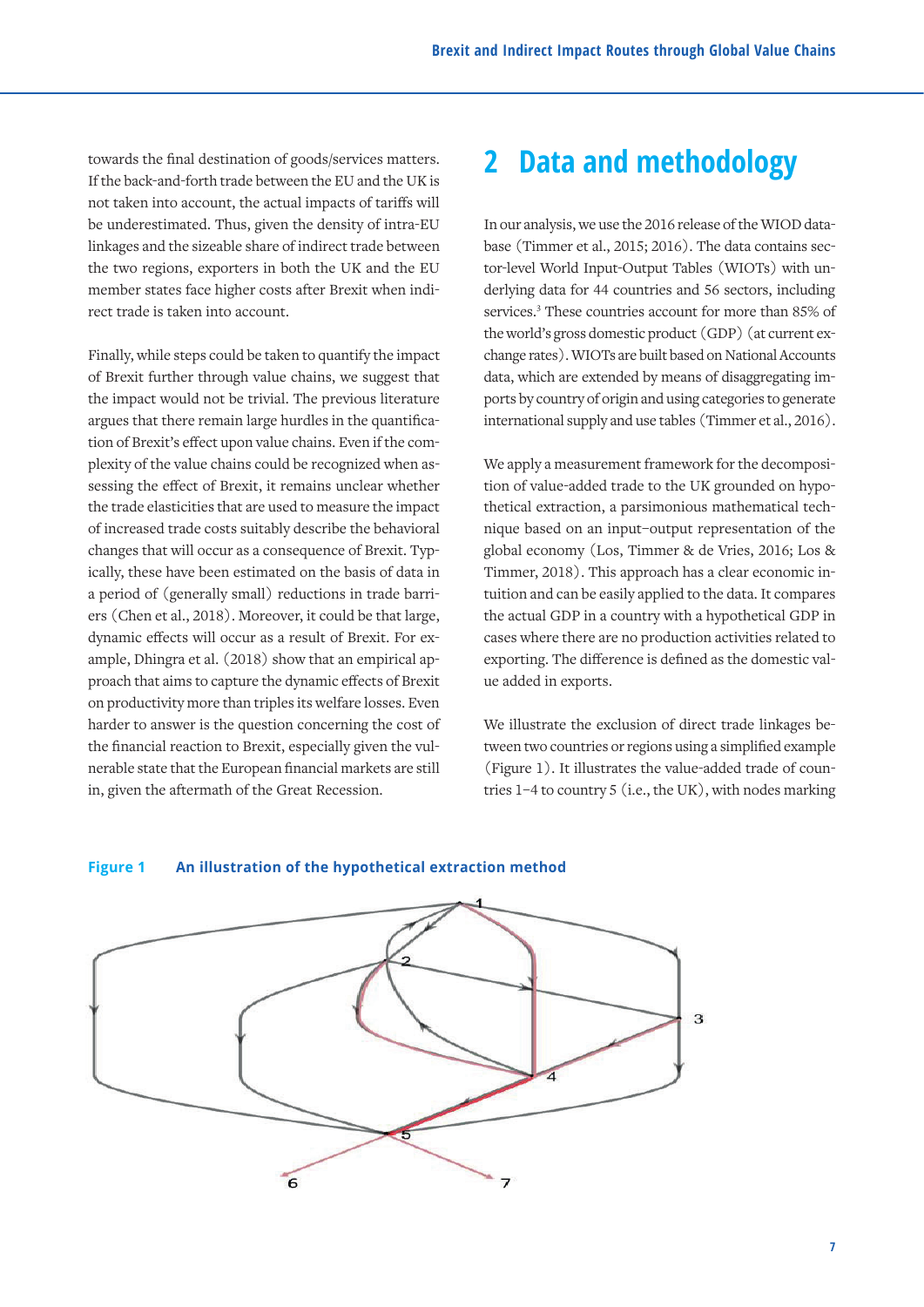the countries. An edge marks a direct trade relationship  $(1)$   $A = \begin{bmatrix} A_{ss} & A_{sr} \\ A_{rs} & A_{rr} \end{bmatrix}$ between two countries, and the associated arrow marks  $(1, 1)$ the direction of trade. The trade may include both final  $\bf{A}$  contains the input coefficients  $a_{ij}$ and intermediate goods and services; thus, the figure il- equility of intermedia lustrates value chains by linking several countries. For ex- to produce one value unit of gross o ample, country 1 exports intermediate goods to country 2,  $A_{ss}$  represents the domestically purchased  $A_{ss}$ ample, country 1 exports intermediate goods to country 2, which uses these goods to produce another intermediate requirements and the requirements of industries in country *s*, while special is then exported, via country *3*, to country *5* as ments by industries in *r* of products b part of a final product. This type of value chain has three tries in *s*. For the final product. This type of value chain has three stages. Even our simple exercise illustrates how complex write as follows: the system of value chains can be. In principle, the exam-<br> $[1]$ ple includes a limitless number of value chains with different numbers of stages, due to the link from country 4 back to country 2. Its existence ensures that the length of the individual value chains does not have an upper limit. Thus, countries may contribute value added to a vast number of potential value chains and trade patterns. As such, the key challenge of GVC analysis is accounting for For any country c, ratios of value add the total value added included in such trade patterns (i.e.,  $\qquad \qquad$  in industries in country  $c$  are contain the value-added trade).  $\frac{1}{2}$ rances, and the associated arrow marks<br>and  $\alpha$  contains the input coefficients  $a_{\alpha}$ , which give the vala **contains the intermediate** give the value of intermediate good intermediate good in the value of industries  $\frac{1}{2}$  $\alpha$  exam-

In this example, the direct trade link from country 4 to *vector in vector and interestance reting* the numbers of *r* and *ratios* for industries in *r* country 5 is excluded (i.e., the dark red edge). As a re-  $(\bar{v}_c)$  and zeros elsewhere:  $v_c = [0 \bar{v}_c$ sult, the direct and last mile of trade from country 4 to  $\frac{1}{2}$  country 5 stops. Despite the direct trade ending, country 4 can still trade with country 5 via indirect trade (i.e., via  $(3)$   $GDP_c = v_c (I - A)^{-1} Y * i$ country 2). Typically, we allow such trade to be unaffected when direct trade barriers are raised. However, the ex-<br>in which i is a column vector where all ele: clusion of direct trade from country 4 to country 5 also the indirect trade effects. In particular, all trade routes **inverse, in the matrix <b>Y**. The element and value chains that include exporting first from coun-hown Leontief inverse, in which I is the i tries 1–3 to country 4 and then to country 5 are blocked (i.e., the light red edges). Ultimately, the indirect trade that is affected includes all exporting countries through the potentially limitless number of value chains that have these linkages. Another interesting aspect of trade is that country 5 may be a passthrough country for value chains that ultimately serve the demand of other countries (e.g., What amount of domestic value ade 6 and 7). Any obstacles in the trade of country 5 will al- attributions, when the number of  $\alpha$ so affect these value chains.  $\mathsf{t}$ matrix of appropriate dimensions. The expression is the key to accounting for the trade trade trade trade trade trade trade trade trade trade trade trade trade trade trade trade trade trade trade trade trade trade in which the vectors and represent the values of flows from industries in country *s* to all domestic

We next formally represent the exclusion method. Sim-<br>leaving the rest of the economic stru ilar to Los, Timmer, and de Vries (2016) and Ali-Yrkkö and Kuusi (2017), we partition the global input-output country 4 to country 5, in our examp table such that we have a country *s* and a region *r* con-<br>region *r*, blocks from  $A_{rs}$  that represent taining all other countries *c* in the world, and we con-<br>trade from *r* are set to *r* are set to *r* and *r* and *r* are set to *r* and *r* and *r* and *r* and *r* and *r* and *r* and *r* and *r* and *r* and *r* and *r* struct a matrix **A** as follows:

s. An edge marks a direct trade relationship 
$$
(1) \quad A = \begin{bmatrix} A_{ss} & A_{sr} \\ A_{rs} & A_{rr} \end{bmatrix}
$$
 countries, and the associated arrow marks

be a passion for value chains that ultimately serve that ultimately serve the demonstration  $\epsilon$ 

be a passion for value chains that ultimately serve that ultimately serve the demonstration  $\epsilon$ 

**A** contains the input coefficients  $a_{ij}$ , which give the val- $\frac{1}{2}$  is contained the top of contact the  $a_{ij}$ , where give the start of the units of intermediate goods from industry *i* required to produce one value unit of gross output in industry *j*.  $A_{ss}$  represents the domestically purchased requirements  $A_{ss}$  represents the domestically purchased requirements<br>the of industries in country  $s$ ,  $A_{sr}$  while gives the require $r$  of products bought from industries in *s*. For the final demand block, we can similarly write as follows:  $\mathbf{y} = \mathbf{y}$ A contains the input coefficie hence of the device best and the company of the company of the company of the company of the company of the company of the company of the company of the company of the company of the company of the company of the company o  $\frac{1}{2}$  and  $\frac{1}{2}$  and  $\frac{1}{2}$  and  $\frac{1}{2}$  and  $\frac{1}{2}$  and  $\frac{1}{2}$  and  $\frac{1}{2}$  and  $\frac{1}{2}$  and  $\frac{1}{2}$  and  $\frac{1}{2}$  and  $\frac{1}{2}$  and  $\frac{1}{2}$  and  $\frac{1}{2}$  and  $\frac{1}{2}$  and  $\frac{1}{2}$  and  $\frac{1}{2}$  a containing all other countries *c* in the world, and we construct a matrix **A** as follows: as three *in* tries in s. For the final demand block, we can similarly to **produce in the set of**  $g$   $\alpha$  *i.*  $\alpha$  *is the domestically purchased the domestically purchased the domestically purchased the domestically purchased the domestically purchased the domestically purchased* 

7). Any obstacles in the trade of country 5 will also affect these value chains.

with dif-  
quatrix 4 
$$
y = \begin{bmatrix} y_{ss} & y_{sr} \\ y_{rs} & y_{rr} \end{bmatrix}
$$

of in which the vectors  $y_{ss}$  and  $y_{sr}$  represent the values of flows from industries in country s to all domestic final For a vast users and to final users in *r*. vector and to multiple of  $\ln t$ , flows from industries in cour ength of in which the vectors  $y_{ss}$  and  $y_{sr}$  represent the values<br>per lim-<br>flows: from industries in country s to all domestic fi

the sense is the sense of value added to gross output  $\therefore$ , in industries in country c are contained in a row vector ded trade).<br> $v_c$ . The length of this vector equals the numbers of industries in  $s$  and  $r$  (with  $r$  containing multiple countries), the direct trade link from country 4 to with value-added ratios for industries in c as elements ded (i.e., the dark red edge). As a re-  $(\bar{v}_c)$  and zeros elsewhere:  $v_c = [0 \bar{v}_c \ 0]$ . The actual value  $i \in \{c\}$  interests constructed in  $\{c_1, c_2, \ldots, c_n\}$  and  $\{c_1, c_2, \ldots, c_n\}$  and  $\{c_2, c_3, \ldots, c_n\}$  for equals  $\frac{1}{\sqrt{2}}$  of  $\frac{1}{\sqrt{2}}$ . The element  $\frac{1}{\sqrt{2}}$  is the identical  $\frac{1}{\sqrt{2}}$ added in country *c* (*GDP<sub>c</sub>***) then equals** in which the vectors and represent the values of flows from industries in country *s* to all domestic dustries in s and r (with r containing multiple countries), and zeros elsewhere.  $v_c$ <sup>-[ $\sigma v_c$ </sup> $\sigma$ ]. The actual value

(a) 
$$
GDP_c = v_c(I-A)^{-1}Y * i
$$

the ex-<br>in which i is a column vector where all elements are unity, implying that it sums the two elements in each of the effects. In particular, all trade routes rows of the matrix **Y**. The element  $(I - A)^{-1}$  is the wellknown Leontief inverse, in which I is the identity matrix of appropriate dimensions. The expression is the key to ct trade accounting for the complexity of the trade patterns. In through particular,  $GDP_c$  can be interpreted as the limiting value of the infinitely long sum of value-added contributions, le is that with the number of stages varying from 1 to  $\infty$ . in which **i** is a column vector where all elements are unity, implying that it sums the two elements in each of In count the contractual contracts will be negatively matrix

es (e.g., What amount of domestic value added should then be 5 will al-<br>attributed to exports to *s* from the region *r*? To measure this, we create a hypothetical world in which *r* (or its member country  $c$ ) does not export anything to  $s$ , while leaving the rest of the economic structure of the world unaffected (an analogy for the exclusion of trade from country 4 to country 5, in our example). In the case of 11  $r_{\text{e}}$  region *r*, blocks from  $A_{rs}$  that represent trade from *r* are set to zero. We define the matrices  $A^*$  and  $Y^*$  as

$$
(4) \qquad A^* = \begin{bmatrix} A_{ss} & A_{sr} \\ 0 & A_{rr} \end{bmatrix}
$$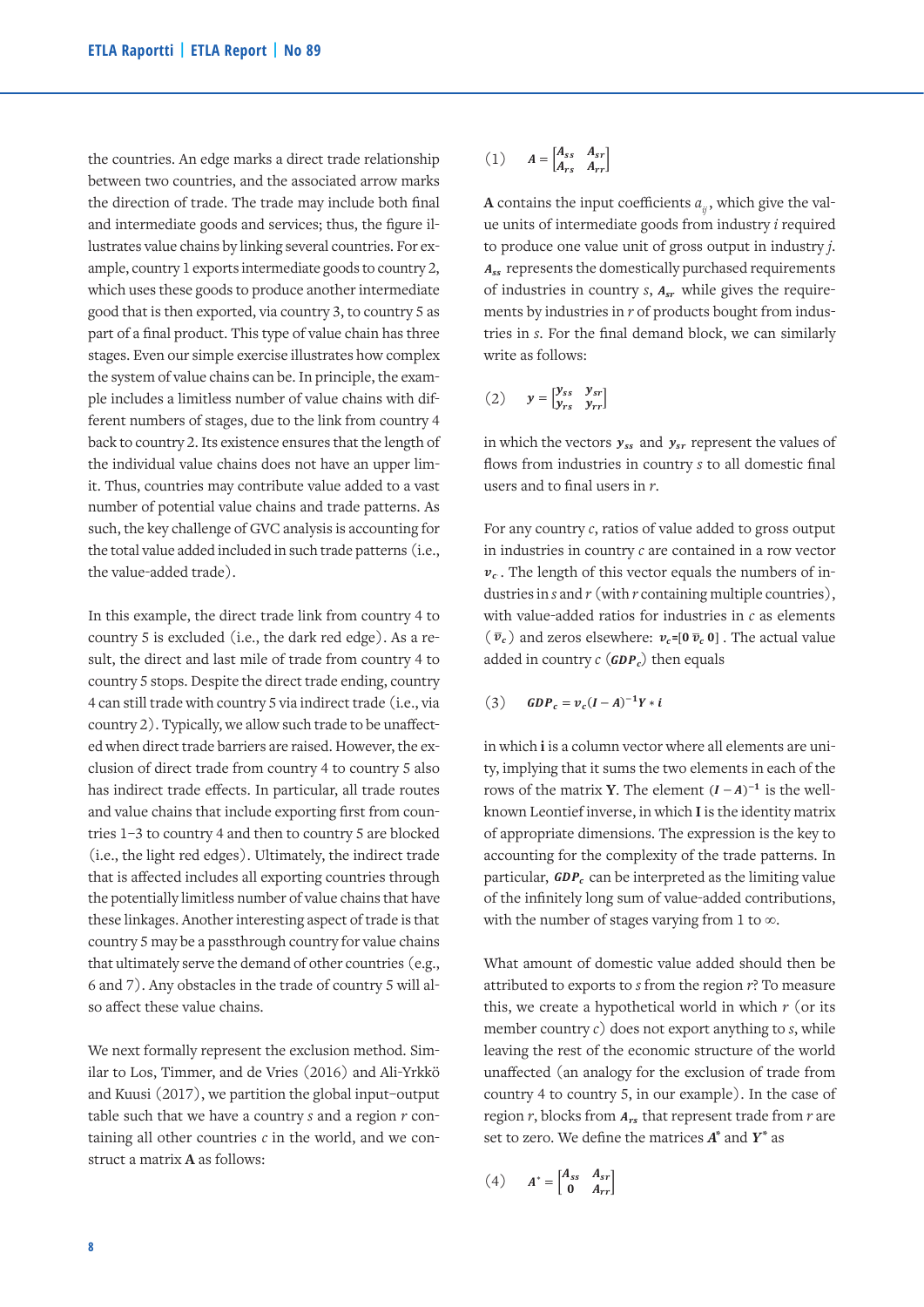� � and ∗ � �

� � and ∗ � �

∗ ₩ ₩ ₩ ₩ ₩ ₩ ₩ ₩

∗ ₩ ₩ ₩ ₩ ₩ ₩ ₩ ₩

and and  $\theta$   $\theta$  $\mathbf{and}$ 

$$
(5) \qquad Y^* = \begin{bmatrix} \mathbf{y}_{ss} & \mathbf{y}_{sr} \\ \mathbf{0} & \mathbf{y}_{rr} \end{bmatrix}
$$

The hypothetical GDP in *c* can be obtained by post-mul-<br>and the corresp The hypothetical GDP in *c* can be obtained by post multiplying the hypothetical Leontief inverse with the hypothetical ve thetical final demand as hypothetical final demand as hypothetical final demand as

of trade from country 4 to country 5, in our example). In the case of region *r*, blocks from that represent

(6) 
$$
GDP_r^* = v_r(I - A^*)^{-1}Y^* * i
$$

Following the logic of hypothetical extraction, the domestic value added in exports to country s can be derived as the difference between the GDP in the actual and hypo- $\frac{3.1}{2.1}$ 

(7) correctly measures the indirect and direct effects on the value chains and trade routes that follow from (7) � � ∗ (7) � �

 $\Delta V A_r$  correctly measures the indirect and direct effects mented value chains. Of on the value chains and trade routes that follow from the buy their inputs from exclusion of the direct trade linkage for region *r*. value-added activity More generally, the effects can be allocated to any single country including the importance including the import

More generally, the effects can be allocated to any single country, including the importing country s, via indirect a result, the exports' direct trade. In this paper, we are interested in the following counterfactual measurements for individual countries: 12

- The total value added of country *c* in all trade from region r to country s (in this case, we use ple countries to co
- $A^* = \begin{bmatrix} A_{ss} & A_{sr} \\ 0 & A_{rr} \end{bmatrix}$  and  $Y^* = \begin{bmatrix} \gamma_{ss} & \gamma_{sr} \\ 0 & \gamma_{rr} \end{bmatrix}$ , To deter • The total value added of country *c* in all trade from region *r* to country *s* (in this case, we use  $[0 \t A_{rr}]$   $[0 \t y_{rr}]$ • The total value added of country *c* in all trade from region *r* to country *s* (in this case, we use  $A^* = \begin{bmatrix} A_{ss} & A_{sr} \\ 0 & A_{rr} \end{bmatrix}$  and  $Y^* = \begin{bmatrix} y_{ss} & y_{sr} \\ 0 & y_{rr} \end{bmatrix}$ , To determine the total

and the corresponding measure is  $\Delta V A_c^{total}$  with the culate the h value-added vector  $v_c$  entering  $GDP_c^*$ ); tion and the corresponding measure is  $\Delta v_{ac}$  with the corresponding measure is  $\Delta v_{ac}$ and the corresponding measure is  $\Delta v$ 

• The direct value added of country *c* in trade to country *s* (in this case, we use country *s* (in this case, we use The direct • The direct value added of country *c* in trade to ence is defined as the country *s* (in this case, we use exports to the UK (  $\mathbf{v} = \mathbf{v} \cdot \mathbf{v}$ ;  $\mathbf{v} = \mathbf{v} \cdot \mathbf{v}$ • The direct value added of country *c* in trade  $x^2 + y^2$  and  $y^2 + z^2$  and  $y^2 + z^2$  and  $z^2$  and  $z^2$  and  $z^2$  and  $z^2$  and  $z^2$  and  $z^2$  and  $z^2$  and  $z^2$  and  $z^2$  and  $z^2$  and  $z^2$  and  $z^2$  and  $z^2$  and  $z^2$  and  $z^2$  and  $z^2$  and  $z^2$  and  $z^2$  and

$$
A^* = \begin{bmatrix} A_{ss} & A_{sr} \\ A_{rs}^{a_{cs}=0} & A_{rr} \end{bmatrix} \quad \text{and} \quad Y^* = \begin{bmatrix} y_{ss} & y_{sr} \\ y_{rs}^{y_{cs}=0} & y_{rr} \end{bmatrix}, \quad \text{scribed in more detail}
$$

 $A = \begin{bmatrix} A_{rs}^{a_{cs}=0} & A_{rr} \end{bmatrix}$  and  $I = \begin{bmatrix} y_{rs}^{y_{cs}=0} & y_{rr} \end{bmatrix}$ <br>and the corresponding measure is denoted as For Finland, the to  $\Delta VA_c^{direct}$  with the value-added vector  $v_c$  entering  $GDP_c^*$ );  $GDP_c^*$ ;  $\frac{1}{2}$  and  $\frac{1}{2}$  and  $\frac{1}{2}$  and  $\frac{1}{2}$  and  $\frac{1}{2}$  and  $\frac{1}{2}$  and  $\frac{1}{2}$  and  $\frac{1}{2}$  and  $\frac{1}{2}$  and  $\frac{1}{2}$  and  $\frac{1}{2}$  and  $\frac{1}{2}$  and  $\frac{1}{2}$  and  $\frac{1}{2}$  and  $\frac{1}{2}$  and  $\frac{1}{2}$  a  $\frac{1}{2}$   $\frac{1}{2}$   $\frac{1}{2}$   $\frac{1}{2}$   $\frac{1}{2}$   $\frac{1}{2}$   $\frac{1}{2}$   $\frac{1}{2}$   $\frac{1}{2}$   $\frac{1}{2}$   $\frac{1}{2}$   $\frac{1}{2}$   $\frac{1}{2}$   $\frac{1}{2}$   $\frac{1}{2}$   $\frac{1}{2}$   $\frac{1}{2}$   $\frac{1}{2}$   $\frac{1}{2}$   $\frac{1}{2}$   $\frac{1}{2}$   $\frac{1}{2}$   $\Delta V A_c^{unset}$  with the value-added vector<br>GDP $_c^*$  ); me corresponding measure is denoted as **AVA**<sup>direct</sup> with the value-added vector  $v_c$  entering  $\Delta V A_c^{arect}$  with the value-added vector  $v_c$  en<br>  $GDP_c^*$ );  $\ddot{\phantom{a}}$ 

• The indirect value added of country *c* via the exports of country  $k$  to  $s$  (in this case, we use  $\qquad \qquad$  ing years witnessed  $\mathbb{P}^1 \times \mathbb{P}^1 \times \mathbb{P}^1$  $n_{\text{inter}}$  indirect value added or country  $c$  via the exp • The indirect value added of country *c* via the exports increased from  $\oint$  of country *k* to *s* (in this case, we use in *s* in *s* in *s* in *s* exports of country  $k$  to  $s$  (in this case, we use  $\frac{1}{2}$  ing years witnesse dded of country *c* via the exports increas

$$
A^* = \begin{bmatrix} A_{ss} & A_{sr} \\ A_{rs}^{a_{ks}=0} & A_{rr} \end{bmatrix} \text{ and } Y^* = \begin{bmatrix} y_{ss} & y_{sr} \\ y_{rs}^{y_{ks}=0} & y_{rr} \end{bmatrix},
$$

and the corresponding measure is  $\Delta V A_c^{via}$  with the value-added vector  $v_c$  entering  $GDP_c^*$ ); and and the corresponding measure is  $\Delta V A_c^{via}$  with the value odded vector  $\mu$ , entering  $\Omega \mathbb{R}^*$ ), and and the corresponding measure is  $\Delta V A_c^{via}$  with the e-added vector  $v_c$  entering  $\omega P_c$ ); and and the corresponding measure is  $\Delta V A_c^{max}$  with the all decline of<br>value-added vector  $v_c$  entering  $GDP_c^*$ ); and (-\$1.14 billic<br>ing of computer  $[A_{rs}$ <sup>2</sup>  $A_{rr}$  and the corresponding measure is  $\Delta VA_c^{viak}$  with the all decline of the value-added vector  $v_c$  entering  $GDP_c^*$ ); and (-\$1.14 billion) mostle and ∗ ↑

• The indirect value added of country *c* via the passthrough of exports of country s to  $k$  (in this case, we use with the values of  $\mathbf{r}$  entering  $\mathbf{r}$ • The indirect value added of country via the passthrough of exports of country *s* to (in this • The total value added of country *c* in all trade from region *r* to country *s* (in this case, we use

∗ � �

� � and ∗ � �

 $\overline{\phantom{a}}$ 

and the corresponding measure is  $\Delta V A_c^{s\,to k}$  with the value-added vector  $v_c$  entering  $GDP_c^*$ ).  $A^* = \begin{bmatrix} A_{ss} & A_{sr}^{a_{sk}=0} \\ A_{rs} & A_{rr} \end{bmatrix}$  and  $Y^* = \begin{bmatrix} y_{ss} & y_{sr}^{y_{sk}=0} \\ y_{rs} & y_{rr} \end{bmatrix}$  $[A_{rs} \quad A_{rr}]$   $[y_{rs}]$ e-added vector  $v_c$  entering  $\mathit{GDP}^*_c$ );  $A_{rs}$   $A_{rr}$  |  $\qquad \qquad$   $\downarrow y_{rs}$   $y_i$ 

# **3** Value-added trade **to the UK** Following the logic of hypothetical extraction, the domestic value added in exports to country *s*  can be

#### **3.1** Total direct and indirect value-added trade where under the corresponding measure  $\frac{1}{2}$  and  $\frac{1}{2}$  and  $\frac{1}{2}$  and  $\frac{1}{2}$

(7)  $\Delta VA_r = GDP_r - GDP_r^*$  In the world of GVC, an increasing number of goods and services are produced in long and geographically fragmented value chains. Often, this means that companies buy their inputs from multiple countries, do their own buy their inputs from multiple countries, do their own<br>value-added activities, and export their output again to third countries that use them as intermediates, which, in turn, export more finalized output to other countries. As a result, the exports' direct destination is not necessarily the same as its ultimate destination country. We use the term "indirect trade," from country *c* to country *s*, to describe trade that originates from country *c*, goes to country *k*, and is re-exported directly or through multiple countries to country *s*.

To determine the total value added of UK trade, we calculate the hypothetical GDP in case there are no produc- $\overline{GDP_c^*}$ ; tion activities related to direct exports from any country to the UK and compare it to the actual GDP. The difference is defined as the total value-added content of gross The contract of the same of the state of the UK  $(\Delta V A_c^{total})$ . The calculation was detase, we use  $\exp(t)$  and  $\exp(t)$  and  $\exp(t)$ . The case of  $\exp(t)$  and  $\exp(t)$  are  $\exp(t)$  and  $\exp(t)$  are  $\exp(t)$  and  $\exp(t)$  are  $\exp(t)$  and  $\exp(t)$  are  $\exp(t)$  and  $\exp(t)$  are  $\exp(t)$  and  $\exp(t)$  are  $\exp(t)$  and  $\exp(t)$  are  $\exp(t)$  and mine the tota nt and the company of the state of the company of the company of the company of the company of the company of<br>The company of the company of the company of the company of the company of the company of the company of the c with the • The total value added of country *c* in all trade from region *r* to country *s* (in this case, we use activities re

mating measure is denoted as **the summandum** For Finland, the total value-added content of gross exports to the UK, including both direct and indirect ex- $GDP_c^*$ ;<br> $GDP_c^*$ ; and 2008, the value added of Finnish exports to the UK increased from \$3.6 billion to \$4.6 billion. The followe added or country c via the exports<br>(in this case, we use ing years witnessed a downward trend and a recovery at  $A^* = \begin{bmatrix} A_{ss} & A_{sr} \end{bmatrix}$  and  $V^* = \begin{bmatrix} y_{ss} & y_{sr} \end{bmatrix}$  the end of the period (see column a in Table 1).<sup>4</sup> At the  $A^* = \begin{bmatrix} a_{ks=0} & a_{rr} \end{bmatrix}$  and  $Y^* = \begin{bmatrix} y_{ks=0}^{y_{ks=0}} & y_{rr} \end{bmatrix}$ , industry level (see Table A3 in the Appendix), the overall decline of the value-added trade from 2007 to 2014 d (-\$1.14 billion) mostly originates from the manufacture value added vector  $v_c$  entering  $\omega P_c$ , and<br>ing of computer, electronic, and optical products (-\$0.67 • The indirect value added of country *c* via the exports of country *k* to *s* (in this case, we use ∗); • The indirect value added of country via the passthrough of exports of country *s* to (in this • The indirect value added of country *c* via the exports of country *k* to *s* (in this case, we use (-\$1.14 billion) mostly originates i industry level (see Table A3 in the  $\frac{1}{2}$ • The direct value added of country *c* in trade to country *s* (in this case, we use ∗ � • The direct value added of country *c* in trade to country *s* (in this case, we use ∗ �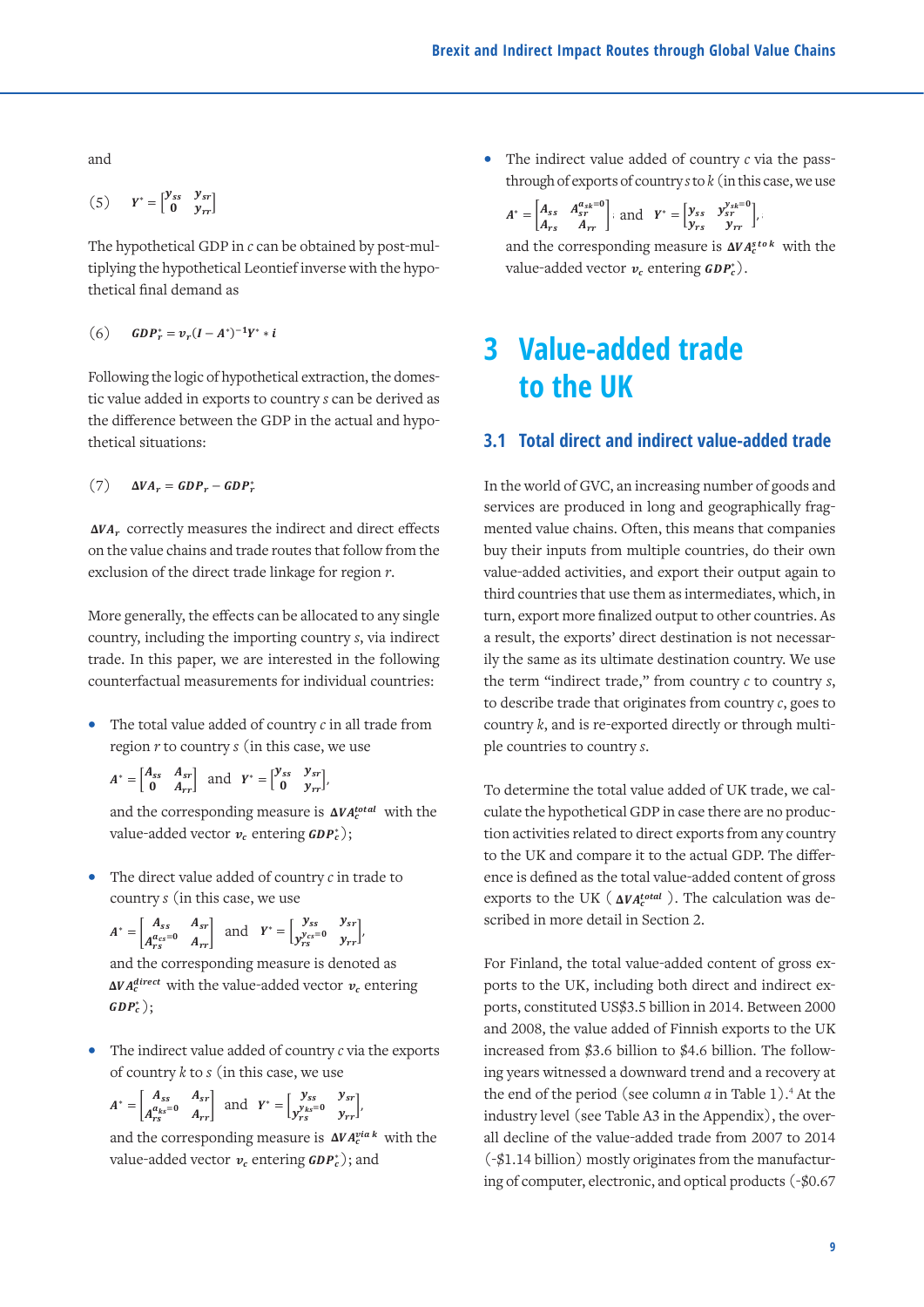billion), and the manufacturing of paper and paper products (-\$0.16 billion).

In relative terms, the total significance of UK trade to the Finnish economy has decreased. In the early 2000s, the UK accounted as much as 10% of the total value added of Finnish exports, while in 2014, the share had dropped to 5.7% (column *b* in Table 1). To compare the importance of UK trade to that of other countries' trade, we repeat the corresponding calculations for other countries. The results for the top 10 countries in terms of their total Finnish value-added content of gross exports  $(\Delta V A_c^{total})$ in 2014 are reported in Table A1 in the Appendix.

Our calculations show that, in value-added terms, the most important trading partners to Finland are Germany, Sweden, and the United States (US). The total value-added content of gross exports for each of these countries exceeds 10% of the total value-added content in Finnish trade. These large numbers indicate that there is likely

substantial overlap. Closing one trade channel will also reduce the value added in other channels. The UK ranks in position six, after Russia and before the Netherlands. It is noteworthy that the UK also has the same position in terms of direct gross trade in 2014, despite there being other differences in the top 10 partner lists based on value added and gross export terms (tables A1 and A2 in the Appendix).

All in all, the importance of Finnish value-added trade to the UK has declined both in absolute and relative terms due to the (Finland-specific) decline of trade in information technology and paper products. The changes in value added for the entire EU area with the UK have not been similar to those of Finland. From 2000 to 2014, the valued added generated by exports to the UK more than doubled (column *c* in Table 1). In relative terms, however, the significance of UK trade for the EU has slightly decreased. In 2014, EU exports that went directly or indirectly to the UK generated in total as much as \$327

|      |                                      | <b>From Finland to the UK</b>                             | From the EU to the UK                |                                                           |  |
|------|--------------------------------------|-----------------------------------------------------------|--------------------------------------|-----------------------------------------------------------|--|
|      | (a)<br>Value added,<br>in billion \$ | (b)<br><b>Share of total value</b><br>added in exports, % | (c)<br>Value added,<br>in billion \$ | (d)<br><b>Share of total value</b><br>added in exports, % |  |
| 2000 | 3.56                                 | 10.0                                                      | 154.01                               | 8.3                                                       |  |
| 2001 | 3.77                                 | 10.6                                                      | 161.90                               | 8.6                                                       |  |
| 2002 | 3.95                                 | 10.3                                                      | 184.21                               | 9.0                                                       |  |
| 2003 | 4.04                                 | 9.1                                                       | 213.28                               | 8.7                                                       |  |
| 2004 | 4.46                                 | 8.6                                                       | 248.36                               | 8.6                                                       |  |
| 2005 | 3.90                                 | 7.4                                                       | 254.35                               | 8.3                                                       |  |
| 2006 | 4.13                                 | 7.1                                                       | 271.96                               | 8.0                                                       |  |
| 2007 | 4.64                                 | 6.5                                                       | 316.62                               | 7.9                                                       |  |
| 2008 | 4.64                                 | 5.9                                                       | 308.96                               | 7.0                                                       |  |
| 2009 | 3.17                                 | 5.3                                                       | 253.41                               | 6.9                                                       |  |
| 2010 | 3.22                                 | 5.5                                                       | 274.79                               | 7.1                                                       |  |
| 2011 | 3.36                                 | 5.4                                                       | 298.49                               | 6.9                                                       |  |
| 2012 | 3.25                                 | 5.6                                                       | 298.41                               | 7.2                                                       |  |
| 2013 | 3.00                                 | 4.9                                                       | 287.94                               | 6.5                                                       |  |
| 2014 | 3.50                                 | 5.7                                                       | 326.80                               | 7.2                                                       |  |

# Table 1 Value added of total direct and indirect exports to the UK (billion \$ and %)

Note: Column (a) describes the Finnish value added in production of the Finnish intermediate and final goods that are directly or indirectly exported to the UK (billion \$) in current prices, and column (b) describes its share of the value added of Finnish exports to all countries. Column (c) describes the EU value added in production of the EU intermediate and final goods that are directly or indirectly exported to the UK (billion \$) in current prices, and column (d) describes its share of the value added of EU exports to all countries. In each calculation, we exclude the Finnish value added that is generated in the Finnish production of final goods that are used in Finland. 13

Source: Authors' calculations based on WIOD data, 2000–2014.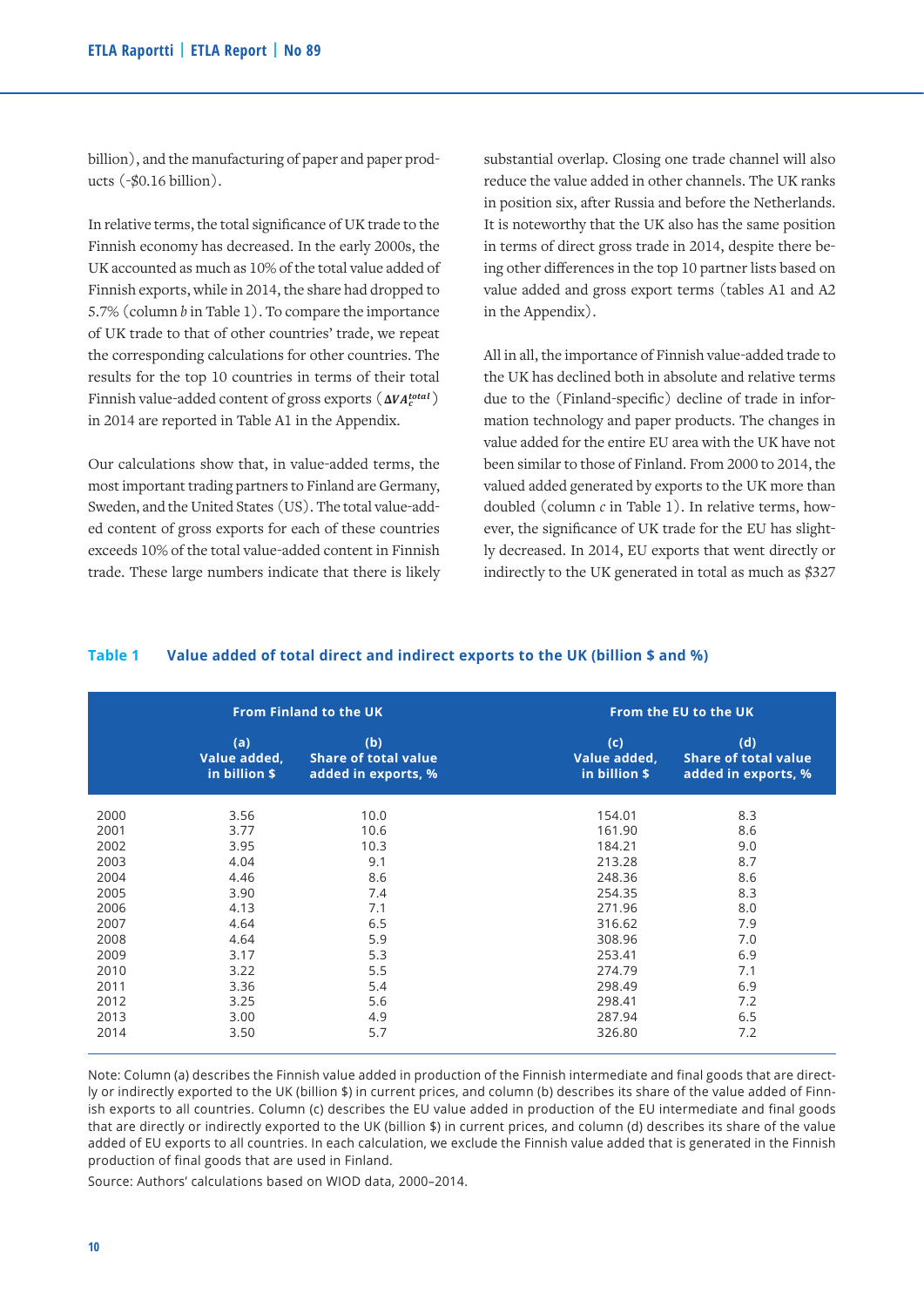billion of value added to member countries, representing 7.2% of the value added of exports to all countries. In relative terms, there has been a broad decline in the importance of the UK as new trade routes have emerged – for example, through China.

### **Table 2 The value added of exports by EU countries ending up in the UK (billion \$ and %), 2014**

is generated in the Finnish production of final goods that are used in Finland. As part of the other countries' exports to the UK may serve their own production of domestic fi-<br>this is the Finnish contribution to the Swedish trade route is also called the Swedish trade route is particularly useful because nal-demand goods, this may moderately downplay the importance of the UK to Finland as a trading partner when the contribution of Finland to the S compared to other countries. Note that the unweighted average is different from the overall EU's value-added share,  $\begin{bmatrix} 1 & 1 \\ 1 & 1 \end{bmatrix}$ which accounts for the differences in the size of the indi-<br>decompose the final part of the final producer contribution by the final producer contribution by the final part of the final producer contribution of the final p vidual countries' trade with the UK.

Source: Authors' calculations based on WIOD data.

A country breakdown, however, reveals remarkable differences between EU member states (Table 2). When the importance of UK trade is measured in relative terms (column *b* in Table 2), the most UK trade-dependent country is Ireland. The UK accounts for as much as 15.2% of the value added generated from Irish exports to all countries. UK trade is also important for France (10.1%) and the Netherlands (9.9%), but it is not as important for countries such as Bulgaria, Lithuania, Croatia, and Slovenia, where the UK accounts for approximately 4% of their exports.

# **3.2 The importance of different trade routes to the UK**

Next, we analyze the value-added exports to the UK in more detail by investigating the alternative trade routes through which value added is generated. In particular, we index the trade routes of countries that operate as (1) the last-mile exporters of goods and services to the UK, or (2) the producer of the final goods or services that are consumed in the UK market.

In case (1), we calculate the hypothetical GDP where there are no production activities related to direct exports  $0.4$  6.4 from a particular country k to the UK and compare it to exports from a particular countries for the actual GDP. Using the notation described in Section **has a particular compare it to the actual** GDP. Using the notation described in Section 3.1  $\begin{array}{ccc}\n 6.1 \\
 \hline\n 5.7\n \end{array}$  2, we calculate the contributions of Finland and the EU

In case (2), we instead use the *total* value-added con-**4.6** tribution (Δ*VA<sup>total</sup>)*. We first calculate the hypothetical contribution ( Δ*VA<sup>total</sup>*). GDP where there are no production activities related 0.6 4.0 to direct exports from any country to the UK and com-0./ 3./ pare it to the actual GDP. We then assign the changes in the value added to different final producer countries. We measure changes in the GVC matrix<sup>5</sup> and collect the ed) 6.8 compose the contribution of a certain country/industry to final production within different countries. In the calculation, we exclude the Finnish value added that  $\overline{\phantom{a}}$  ferent countries.  $\frac{d}{d\theta}$  are the second there is the production determines  $\sum_{i=1}^n$  ). We first calculate

This latter approach is particularly useful because the difdependence with production of domestic in the ferent scenarios in case (1) may overlap. For example, nland as a trading partner when the contribution of Finland to the Swedish trade route ries. Note that the unweighted av-<br>to the UK may decrease when the German trade route is also cancelled. This is the case when part of the Finntries' trade with the UK. The state of the Swedish trade route is channeled through Germany. For this reason, the total contributions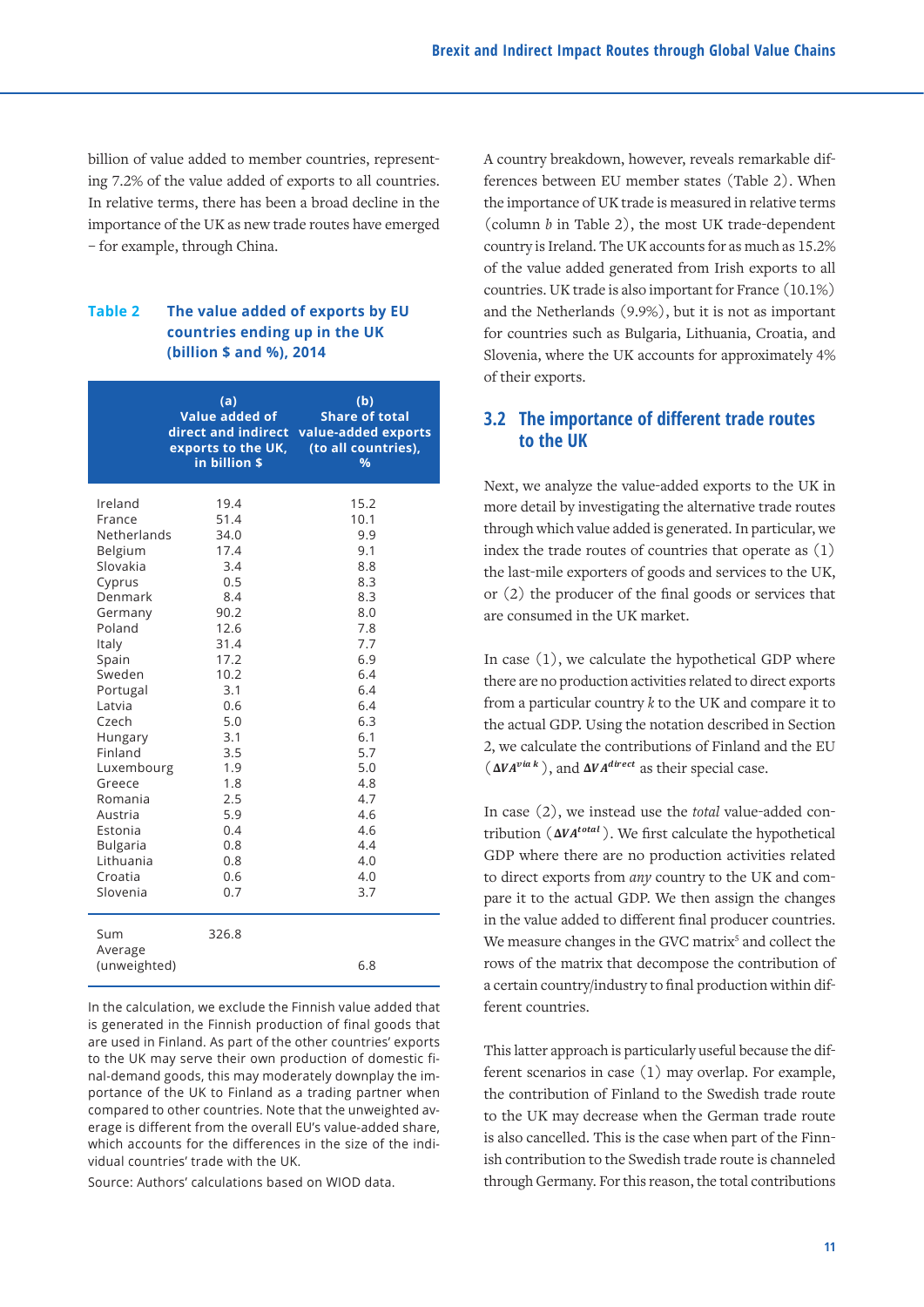of the alternative scenarios that cancel trade routes one by one may exceed the total value-added trade. Therefore, it is also useful to decompose the *total* value-added contribution by the final producer country – a measurement that does not suffer from similar aggregation problems.

We consider the different trade routes in Table 3. The results suggest that other countries play a limited role as trade routes, a result that is not sensitive to whether it is calculated from the decomposition based on the final producer in the total trade (column *b*) or the exclusion of the direct trade of a country (column *a*).

Thus, a large majority of the Finnish value added goes directly to the UK (Table 3, column *a*). Direct trade accounts for approximately two thirds of the total Finnish value added created by UK trade.<sup>6</sup> The value added is associated with either the Finnish final product (\$0.56 billion) or the final production in the UK (\$2.0 billion). This \$2.0 billion can be interpreted as the Finnish value added of intermediates that have been exported directly or indirectly to the UK, where the final production has taken place. The large role of the Finnish trade route is likely to reflect the importance of trade in paper products, forestry, and logging, which have predominately domestic value chains. Furthermore, a sizable portion of the value added is generated by Finnish transportation and business services. The other most important trade route is through Germany, for which trade constitutes \$0.13 to \$0.22 billion, depending on the calculation method. While the importance of any single trade route is not very high, the overall size of the indirect trade is non-negligible.

We next investigate further the value-added exports from the entire EU area to the UK (Table 4). Similar to the Finnish case, the table isolates the value-added contribution by the countries that operate as either the lastmile exporters of the goods and services to the UK (column *a* in Table 4) or the producer of the final goods or services that are consumed in the UK market (column  *in Table 4).* 

### **Table 3 Decomposition of the Finnish value-added trade by the main (i.e., top 10) trade routes**

|                    | (a)<br>Finnish value added that would be lost<br>without a country's direct final and<br>intermediate exports to the UK,<br>in billion \$ | (b)<br>The Finnish value-added contribution of<br>UK exports by the producer of the<br>final good or service.<br>in billion \$ |              |  |  |
|--------------------|-------------------------------------------------------------------------------------------------------------------------------------------|--------------------------------------------------------------------------------------------------------------------------------|--------------|--|--|
| Finland<br>Germany | 2.35<br>0.22                                                                                                                              | UK.<br>Finland                                                                                                                 | 2.00<br>0.56 |  |  |
| Netherlands        | 0.12                                                                                                                                      | Germany                                                                                                                        | 0.13         |  |  |
| Ireland            | 0.11                                                                                                                                      | Ireland                                                                                                                        | 0.08         |  |  |
| Sweden             | 0.10                                                                                                                                      | US.                                                                                                                            | 0.08         |  |  |
| Belgium            | 0.07                                                                                                                                      | France                                                                                                                         | 0.06         |  |  |
| France             | 0.06                                                                                                                                      | Netherlands                                                                                                                    | 0.05         |  |  |
| Norway             | 0.05                                                                                                                                      | Belgium                                                                                                                        | 0.04         |  |  |
| Poland             | 0.04                                                                                                                                      | China                                                                                                                          | 0.04         |  |  |
| Italy              | 0.04                                                                                                                                      | Sweden                                                                                                                         | 0.04         |  |  |

Note: In column (a), we calculate the value-added contents of different trade routes using method (1), described above; in column (b), we use method (2). In order to interpret the figures, let us consider the role of Germany, for example. The second row in column (a) implies that the absence of Germany's intermediate and final exports to the UK would decrease the Finnish value added by \$0.22 billion. In column (b), we first measure the total Finnish value added contributed to direct exports to the UK from any country, and then decompose the trade by the final producer country. In the example, Finland exports \$0.13 billion in intermediate products to Germany for final assembly, which are then exported to the UK as final goods, as the third row of column (b) denotes. In each calculation, we exclude the Finnish value added that is generated in the Finnish production of final goods that are used in Finland.

Source: Authors' calculations based on WIOD data.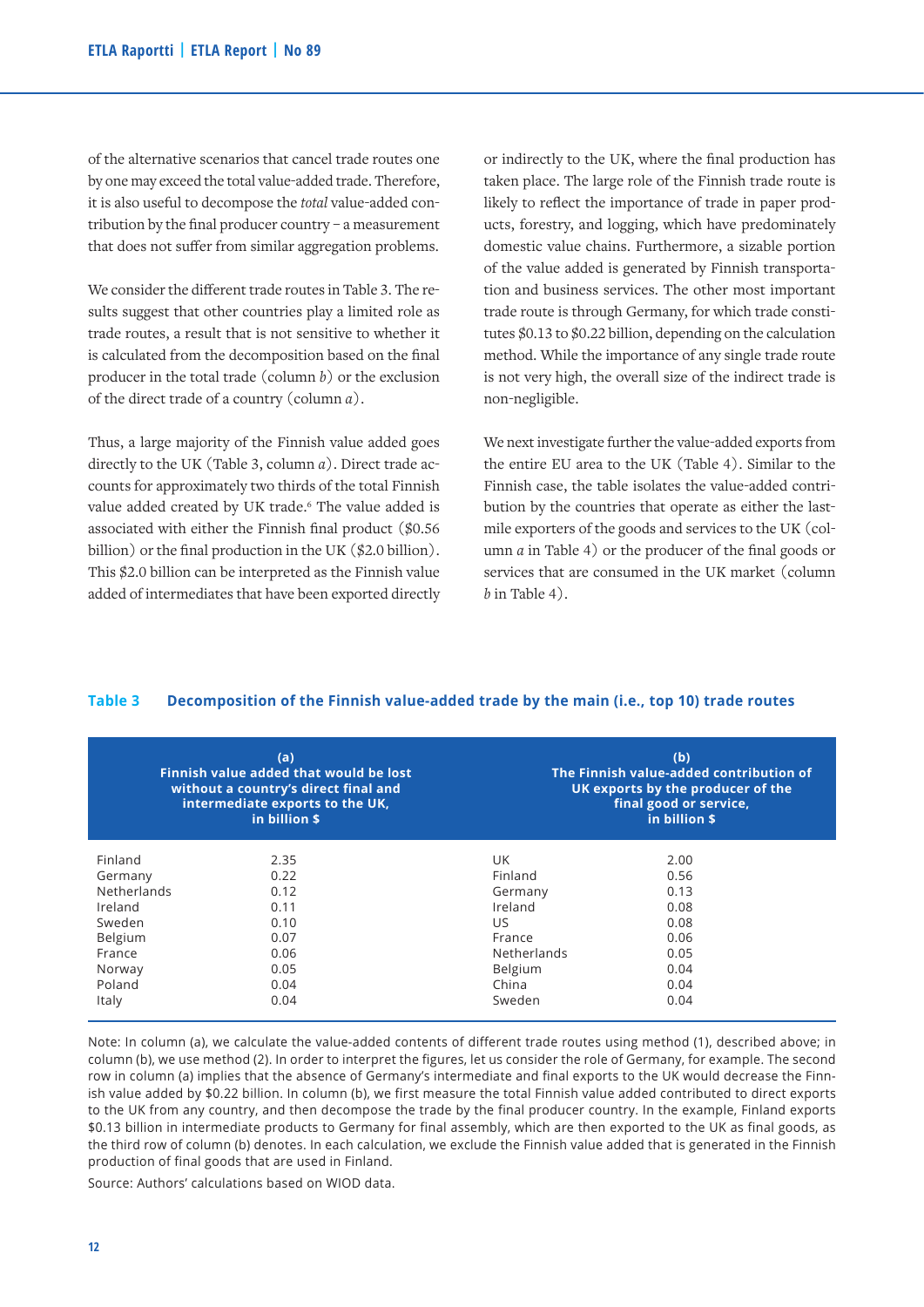Column *a* in Table 4 shows that extracting Germany's direct exports to the UK would decrease the EU's value added by a total of \$85.4 billion. The second largest effect would be caused by extracting France's direct exports, for a total of \$49.3 billion. In terms of the producer of the final goods (column *b* in Table 4), 47% (not shown in the table) of the EU's total value added attributed to UK trade is generated in the production of UK-made final goods. Thus, EU countries export intermediates to the UK, where the final production is done. Other important final producers are Germany, France, Italy, and Ireland, which together compose roughly 29% of the exported value added.

# **3.3 The UK as a passthrough destination of exports**

Up to this point, we have analyzed both direct and in-<br>tries direct exports to the UK while leaving out the possibility that the UK is not necessarily the final destination of these exports. Indeed, some goods and services imported  $\frac{1}{\sqrt{1-\frac{1}{\sqrt{1-\frac{1}{\sqrt{1-\frac{1}{\sqrt{1-\frac{1}{\sqrt{1-\frac{1}{\sqrt{1-\frac{1}{\sqrt{1-\frac{1}{\sqrt{1-\frac{1}{\sqrt{1-\frac{1}{\sqrt{1-\frac{1}{\sqrt{1-\frac{1}{\sqrt{1-\frac{1}{\sqrt{1-\frac{1}{\sqrt{1-\frac{1}{\sqrt{1-\frac{1}{\sqrt{1-\frac{1}{\sqrt{1-\frac{1}{\sqrt{1-\frac{1}{\sqrt{1-\frac{1}{\sqrt{1-\frac{1}{\sqrt{1-\frac{1}{\sqrt{1-\frac{1}{\sqrt{1-\frac{1}{\sqrt{1-\frac{1$ 

that extracting Germany's by the UK continue their journey to other countries. We use the term "passthrough trade" to describe this issue, n. The second largest effect and next analyze it further. In particular, we measure the imported is direct exports, walue-added content of passthrough trade from the UK to  $\alpha$  the immediate destination country *k*. The measurement is done for Finland as well as for other countries. In orl value added attributed to der to measure the quantity, we extract from the WIOD production of UK-made fi-countries and direct trade relations between the UK and countries. try *k* in terms of both intermediate and final goods. We trade in the value-added content the UK and content the UK and content intervalsed content intermediate and final good intermediate and final good intermediate and final good series of the value-added content ermany, France, Italy, and of trade for any country *c* as  $\Delta VA_c^{UK\ to\ k}$ . The details of this measurement can be found in Section 2. The results for the selected immediate destination countries of UK ex-measurement can be found in Section 2. The results for the selected immediate destination countries of UK ports are available in Table 5.

In total, as much as \$766 million of the Finnish value added passes through the UK and continues to other countries (see column  $a$  in Table 5). This accounts for approxleaving out the possibili- imately 22% of the total Finnish value added created by ly the final destination of WK trade, presented earlier in Table 1. Hence, close to ods and services imported 80% (i.e., 100-22 = 78%) of Finnish exports to the UK  $p_{\text{max}}$  the UK, is a linear  $\frac{1}{2}$ Ireland 42.2 China 3127.6

#### Table 4 Decomposition of the EU's value-added trade to the UK by the main (i.e., top 10) trade routes  $\alpha$  and  $\alpha$  summer added trade to the order  $\alpha$  including the  $\alpha$

|             | (a)<br>The EU's value added that would<br>be lost without a row country's direct final<br>and intermediate exports to the UK,<br>in billion \$ | (b)<br>The EU's value-added contribution of<br>UK exports by the producer of the<br>final good or service.<br>in billion \$ |        |  |  |
|-------------|------------------------------------------------------------------------------------------------------------------------------------------------|-----------------------------------------------------------------------------------------------------------------------------|--------|--|--|
| Germany     | 85.43                                                                                                                                          | UK.                                                                                                                         | 149.71 |  |  |
| France      | 49.25                                                                                                                                          | Germany                                                                                                                     | 42.28  |  |  |
| Netherlands | 31.42                                                                                                                                          | France                                                                                                                      | 21.33  |  |  |
| Italy       | 28.35                                                                                                                                          | Italy                                                                                                                       | 14.86  |  |  |
| Ireland     | 21.80                                                                                                                                          | Ireland                                                                                                                     | 12.73  |  |  |
| Belgium     | 19.58                                                                                                                                          | Netherlands                                                                                                                 | 10.16  |  |  |
| Spain       | 16.98                                                                                                                                          | Spain                                                                                                                       | 10.07  |  |  |
| Poland      | 11.41                                                                                                                                          | Belgium                                                                                                                     | 9.18   |  |  |
| Sweden      | 8.61                                                                                                                                           | US.                                                                                                                         | 5.80   |  |  |
| Denmark     | 8.43                                                                                                                                           | Poland                                                                                                                      | 5.74   |  |  |

Note: In column (a), we calculate the value-added contents of different trade routes using method (1), described above; in column (b), we use method (2). In order to interpret the figures, let us consider the role of Germany, for example. The first row in column (a) implies that the absence of Germany's intermediate and final exports to the UK would decrease the EU's value added by \$85.43 billion. In column (b) we first measure the EU's total value added contributed to direct exports to the UK from any country, and then decompose the trade by the final producer country. To interpret the results, let us consider the case where Germany produces final goods and services and exports them to the UK. The value added of this type of export is \$42.28 billion (created by EU members), as the second row of column (b) indicates.

Source: Authors' calculations based on WIOD data.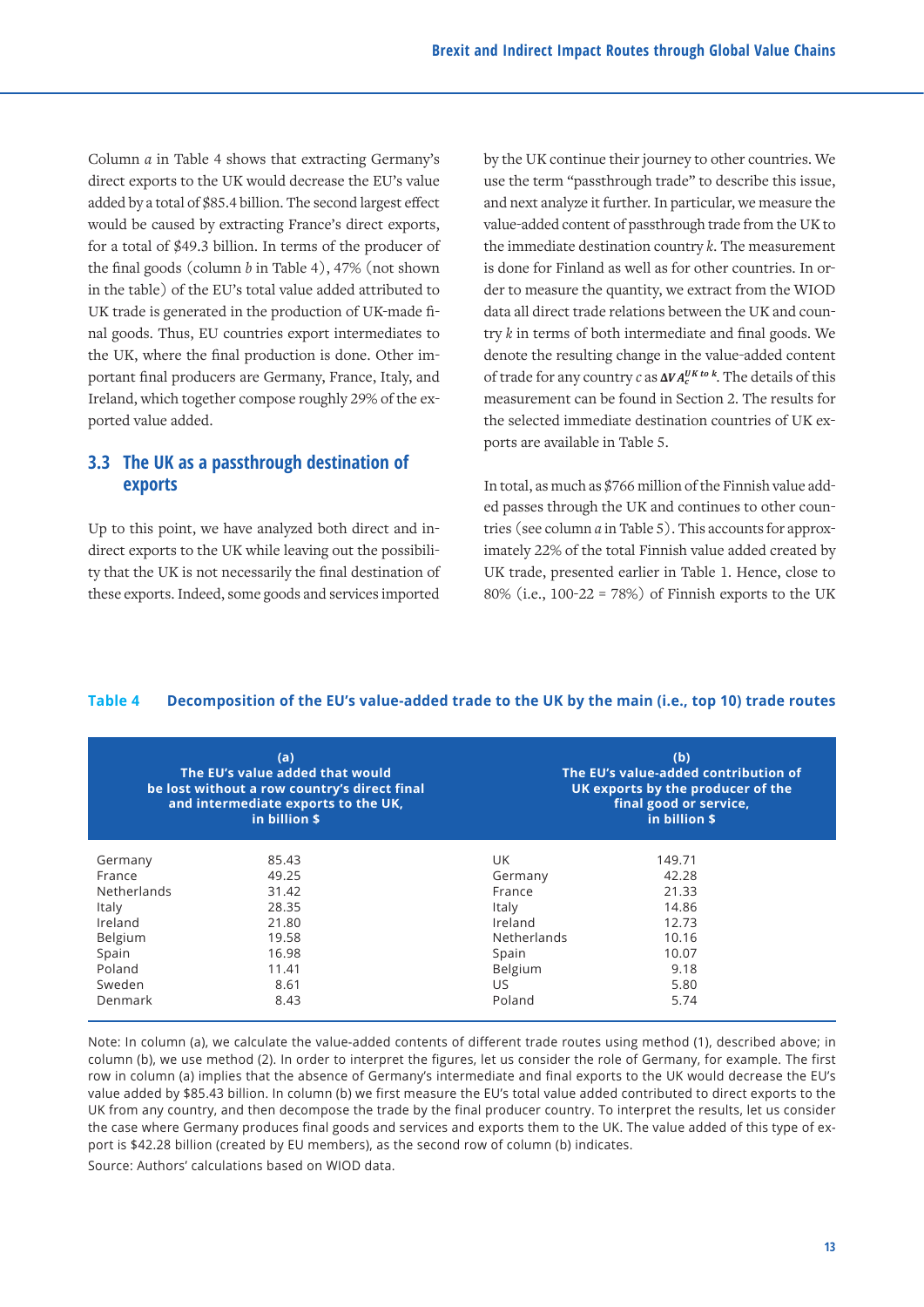|               | (a)<br><b>Finnish value added that passes</b><br>through the UK, in million \$ |                    | (b)<br>The value added of the EU that passes<br>through the UK, in billion \$ |
|---------------|--------------------------------------------------------------------------------|--------------------|-------------------------------------------------------------------------------|
| US.           | 93.1                                                                           | US.                | 7 3 7 6 .0                                                                    |
| Germany       | 62.0                                                                           | Germany            | 4 9 0 8.3                                                                     |
| France        | 47.3                                                                           | France             | 3 6 2 7 . 6                                                                   |
| Ireland       | 42.2                                                                           | China              | 3 1 2 7 . 6                                                                   |
| China         | 34.4                                                                           | Ireland            | 2 7 0 5 .1                                                                    |
| Netherlands   | 27.1                                                                           | <b>Netherlands</b> | 2 0 5 8.7                                                                     |
| Belgium       | 21.9                                                                           | Belgium            | 1 749.6                                                                       |
| Italy         | 21.9                                                                           | Italy              | 1 747.5                                                                       |
| Switzerland   | 19.6                                                                           | Russia             | 1 5 9 8 . 7                                                                   |
| Russia        | 18.7                                                                           | Switzerland        | 1 5 1 6 . 3                                                                   |
| <b>Others</b> | 377.9                                                                          | Others             | 29 4 9 0.9                                                                    |
| Total         | 766.2                                                                          |                    | 59 906.3                                                                      |

#### **Table 5 The immediate destinations of the UK's passthrough trade (i.e., the top 10 countries), 2014**

Source: Authors' calculations based on WIOD data. As the focus is on the Finnish exports (column a), we have excluded Finland as a possible passthrough destination.

do not continue to other countries but stay in the UK, highlighting the importance of the UK as an ultimate export destination.

We find that the most important next destinations of goods and services for Finnish exports that pass through the UK are the US, Germany, and France. For example, the Finnish value added involved in the trade linkages between the UK and the US amounted to \$ 93.1 million in 2014.

The role of UK passthrough trade for the entire EU area seems to be slightly smaller than it is for Finland (see column *b* in Table 5). Passthrough trade accounts for 18% of EU's total value added generated by exports to the UK. The most important next destinations are the US, Germany, and France, the same countries as those in the Finnish case. The lists of the most important next destinations (columns *a* and *b* in Table 5) highlight the importance of EU member states as the UK's trading partners.

# **4 Conclusions**

In this study, we analyzed the trade linkages between the UK, Finland, and the EU. We calculated the value-added content of trade through complex GVCs, which may involve numerous production stages and third countries. The indirect links created by GVCs are not observable when bilateral trade statistics are used. Thus, we used WIOD data to map both production and consumption linkages between multiple countries.

Based on our results, the UK continues to be an important source of value added for Finland, but its significance has diminished during the past 15 years. Currently, the UK accounts for 5.7% of the total value of Finnish exports, while in the early 2000s, the share reached 10%. We compared the importance of the UK to other countries by extracting the total amount of the Finnish value added that is generated in the value chains involving individual countries, finding that the UK ranks as the sixth most important trading partner for Finland.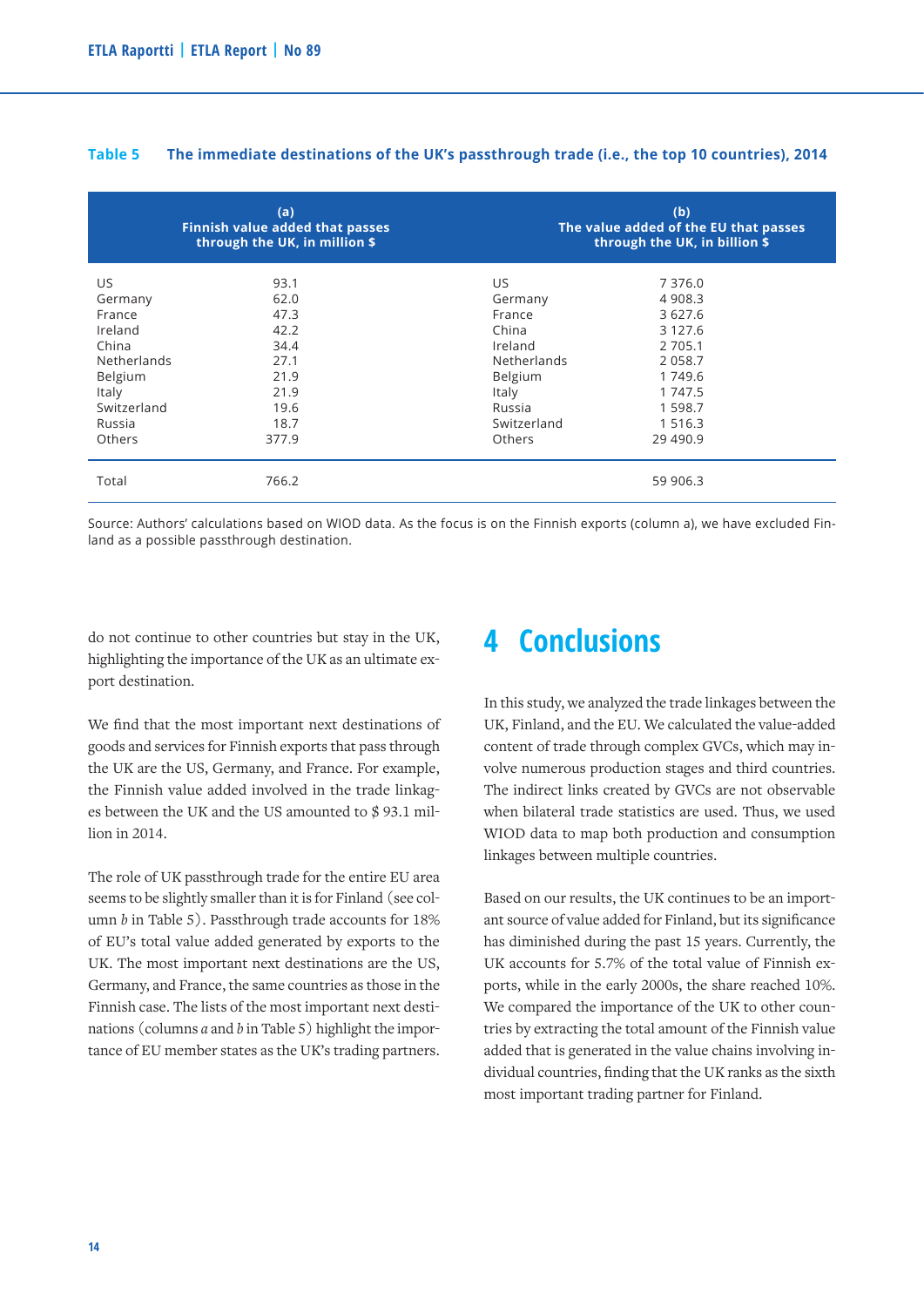In a majority of other EU member states, the role of the UK as a trading partner is more important than it is for Finland, but there exist remarkable differences between EU countries. In terms of value added, the UK is particularly important for Ireland, France, and the Netherlands but not as important for Bulgaria, Croatia, and Slovenia.

The main contributions of this paper concern the quantification of the different trade routes that relate to UK trade. The analyses suggest that UK passthrough trade is not a marginal issue. Approximately one fifth of the EU's value added – and of Finnish value added – is generated in UK trade that passes through the UK to other countries. The most important next destinations are the US, Germany, and France in both cases. The list of top 10 most common next destinations includes six EU countries, highlighting the importance of EU countries as the UK's trading partners.

We also analyzed the role of direct and indirect exports to the UK. Our results concerning Finland suggest that, while direct trade to UK is dominant, indirect linkages through other countries are not negligible. Approximately one third of the value added of the UK's trade comes via indirect links, where the products/services are first exported to one country and are then exported again (directly or indirectly) to the UK.

In sum, our findings suggest that the UK is heavily involved in GVCs, including both backward and forward linkages to third countries. In many cases, components or other products cross the UK border several times, implying multiple delays and tariffs if a hard Brexit materializes. We hope that our analyses concerning the most important of these linkages help policymakers and civil servants to prepare for Brexit and to ensure that trade agreements with those third countries are adequate and updated.

# **Endnotes**

- **<sup>1</sup>** In this paper, we use the term "EU" to describe EU-27 countries (i.e., EU countries excluding the UK).
- **<sup>2</sup>** Currently, two datasets exist that enable an analysis of these indirect paths (i.e., the Trade in Value Added [TiVA] database by the Organisation for Economic Co-operation and Development [OECD] and the WIOD database by the EU and Groningen University).
- **<sup>3</sup>** The countries were chosen by considering whether there was a sufficient level of data availability and by attempting to cover a major part of the world economy. The selected countries include 27 EU countries and 15 other major countries. Data for the 56 sectors are classified according to the International Standard Industrial Classification Revision 4 (ISIC Rev. 4). The tables adhere to the 2008 version of the System of National Accounts (SNA). The dataset provides WIOTs using current prices, denoted in millions of US dollars (Timmer et al., 2016).
- **<sup>4</sup>** We have compared the results and the underlying data to the corresponding numbers in the OECD's TiVA dataset. In terms of the data, we note that gross exports from Finland to the UK are similar in the WIOD but moderately larger in the TiVA dataset. Accordingly, the value-added content of the Finnish exports (i.e., that which most directly corresponds to our WIOD-based total value-added number) is larger by few hundred million dollars. The TiVA numbers are available at https://stats.oecd.org/.
- **<sup>5</sup>** In this GVC matrix, every row is a value chain whose figures indicate the participation of industries in different countries in final production within a certain industry. The sum of these values is the value of final production in a certain country and industry.
- The share of direct trade can be approximated by dividing \$2.35 billion (the first row in column *a* of Table 3) by \$3.5 billion (the value added of total direct and indirect exports to the UK; see the last row in column *a* of Table 1).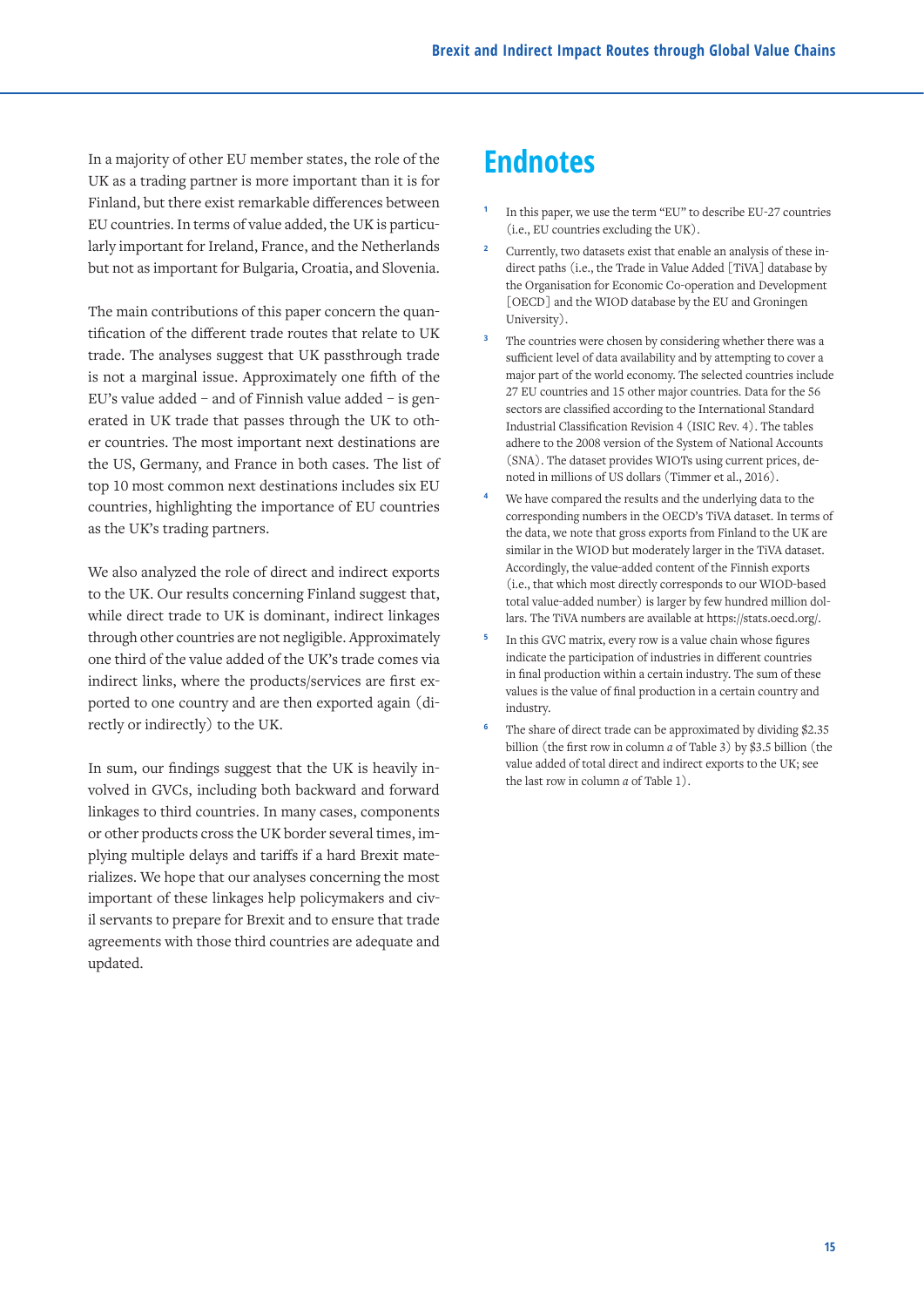# **Bibliography**

**Baker, J., Carreras, O., Kirby, S., Meaning, J. & Piggott, R.** (2016). "Modelling events: The short-term impact of leaving the EU," *Economic Modelling*, 58, 339–350.

**Baldwin, R.** (2006). *Globalisation: The Great Unbundling(s)*. Helsinki, Finland: The Economic Council of Finland, Prime Minister's Office.

**Chen, W., Los, B., McCann, P., Ortega-Argilés, R., Thissen, M. & van Oort, F.** (2018). "The continental divide? Economic exposure to Brexit in regions and countries on both sides of the Channel," *Papers in Regional Science*, 97, 25–54.

**Dhingra, S., Huang, H., Ottaviano, G., Pessoa, J.P., Sampson, T. & Van Reenen, J.** (2017). "The costs and benefits of leaving the EU: Trade effects," *Economic Policy*, 32(92), 651–705.

**Ebell, M., Hurst, I. & Warren, J.** (2016). "Modelling the long-run economic impact of leaving the European Union," *Economic Modelling*, 59, 196–209.

**Grossman, G.M. & Rossi-Hansberg, E.** (2008). "Trading tasks: A simple theory of offshoring," *American Economic Review*, 98(5), 1978–1997.

**HM Treasury** (2016a). *HM Treasury Analysis: The Immediate Economic Impact of Leaving the EU*. London, UK: HM Treasury.

**HM Treasury** (2016b). *HM Treasury Analysis: The Long-Term Economic Impact of EU Membership and the Alternatives*. London, UK: HM Treasury.

**Kuhn, S. & Viegelahn, C.** (2017). *Foreign Trade Barriers and Jobs in Global Value Chains*. International Labour Organization (ILO) Research Paper No. 19. Geneva, Switzerland: International Labour Office.

**Lawless, M. & Morgenroth, E.L.W.** (2016). *The Product and Sector Level Impact of a Hard Brexit across the EU*. Economic and Social Research Institute (ESRI) Working Paper No. 550. Dublin, Ireland: ESRI.

**Lehmus, M. & Suni, P.** (2016). *Brexit ja Suomen talous [Brexit and the Finnish Economy]*. Research Institute of the Finnish Economy (ETLA) Memorandum No. 48. Helsinki, Finland: ETLA. Available at http://pub.etla.fi/ET-LA-Muistio-Brief-48.pdf

**Los, B. & Timmer, M.** (2018). *Measuring Bilateral Exports of Value Added: A Unified Framework*. National Bureau of Economic Research (NBER) Working Paper No. 24896. Cambridge, MA, USA: NBER.

**Los, B., Timmer, M.P. & de Vries, G.J.** (2016). "Tracing value-added and double counting in gross exports: Comment," *American Economic Review*, 106(7), 1958–1966.

**Melitz, M.J.** (2003). "The impact of trade on intra-industry reallocations and aggregate industry productivity," *Econometrica*, 71(6), 1695–1725.

**Office of the United States Trade Representative** (2017). *2017 Trade Policy Agenda and 2016 Annual Report of the President of the United States on the Trade Agreements Program*. Washington DC, USA: Office of the United States Trade Representative.

**Statistics Denmark** (2008). *International Sourcing, Moving Business Functions Abroad*. Copenhagen, Denmark: Statistics Denmark.

**Timmer, M.P., Dietzenbacher, E., Los, B., Stehrer, R., & de Vries, G.J.** (2015). "An illustrated user guide to the world input–output database: The case of global automotive production," *Review of International Economics*, 23(3), 575–605.

**Timmer, M.P., Los, B., Stehrer, R. & de Vries, G.J.** (2016). *An Anatomy of the Global Trade Slowdown Based on the WIOD 2016 Release*. Groningen Growth and Development Centre (GGDC) Research Memorandum No. 162. Groningen, Netherlands: University of Groningen.

**Vandenbussche, H., Connell, W. & Simons, W.** (2017). *Global Value Chains, Trade Shocks and Jobs: An Application to Brexit*. Centre for Economic Policy Research (CEPR) Discussion Paper 12303. London, UK: CEPR.

**Vandenbussche, H., Connell, W., Simons, W. & Zaurino, E.** (2017). *"America First!" What are the Job Losses for Belgium and Europe?* VIVES Discussion Paper No. 57. Leuven, Belgium: University of Leuven.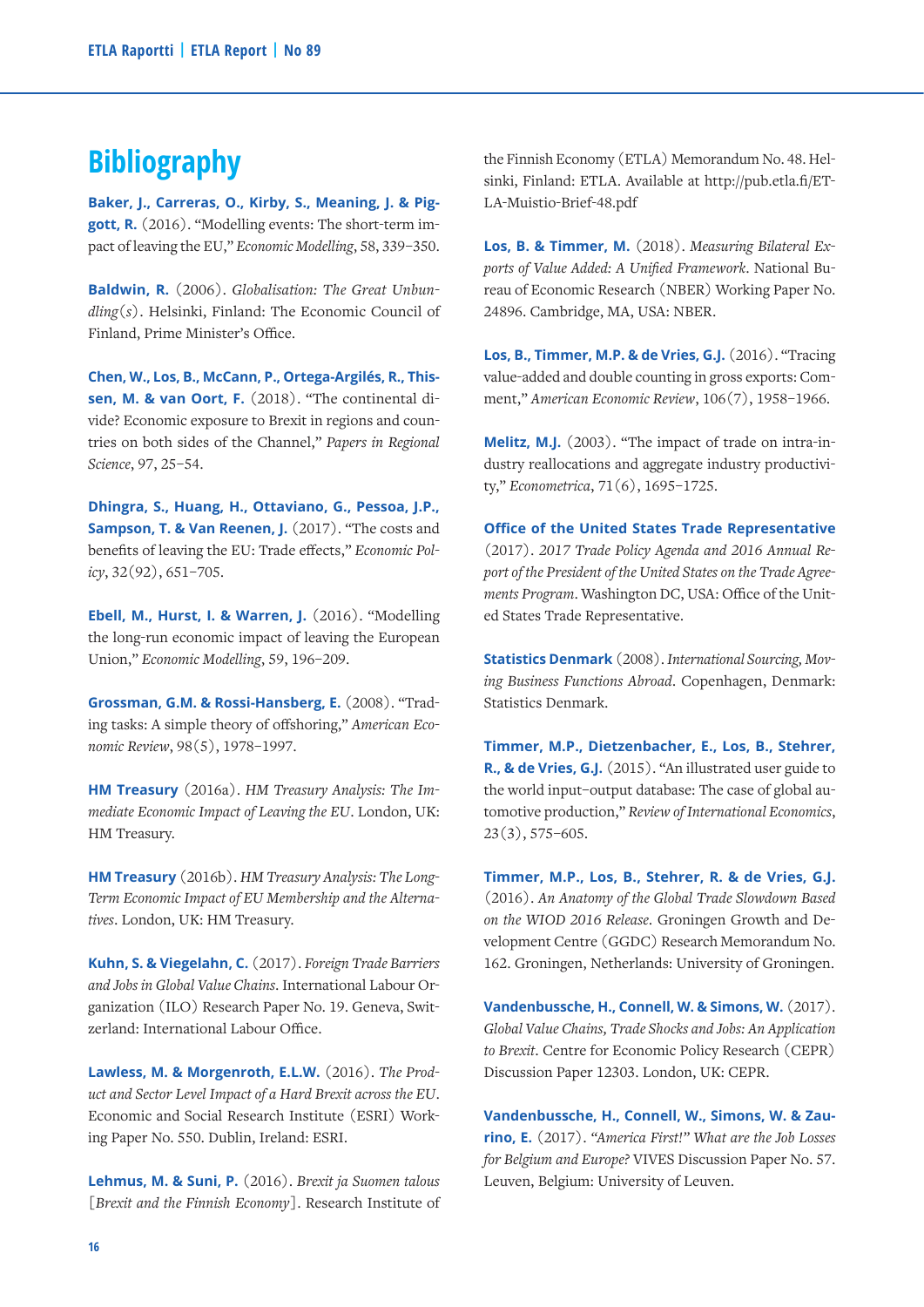# **Appendix**

# **Table A1 Value added of total direct and indirect exports from Finland to top 10 largest trading partners (billion \$ and %)**

|             | (a)<br>Value added, billion \$ | (b)<br>Share of total value added in exports, % |
|-------------|--------------------------------|-------------------------------------------------|
| Germany     | 8.5                            | 14.0                                            |
| Sweden      | 6.8                            | 11.1                                            |
| US          | 6.5                            | 10.6                                            |
| China       | 4.8                            | 7.8                                             |
| Russia      | 3.9                            | 6.4                                             |
| UK          | 3.5                            | 5.7                                             |
| Netherlands | 2.9                            | 4.8                                             |
| France      | 2.8                            | 4.7                                             |
| Italy       | 2.1                            | 3.4                                             |
| Norway      | 2.0                            | 3.2                                             |

Source: Authors' calculations based on WIOD Data.

# **Table A2 Gross exports from Finland to top 10 largest trading partners (billion \$ and %)**

|         | (a)<br><b>Gross exports, billion \$</b> | (b)<br>Share of Finnish total gross exports, % |
|---------|-----------------------------------------|------------------------------------------------|
| Sweden  | 10.7                                    | 12.7                                           |
| Germany | 8.6                                     | 10.1                                           |
| Russian | 7.3                                     | 8.6                                            |
| US.     | 6.5                                     | 7.7                                            |
| China   | 5.7                                     | 6.8                                            |
| UK      | 4.1                                     | 4.9                                            |
| France  | 3.2                                     | 3.8                                            |
| Japan   | 2.5                                     | 2.9                                            |
| Norway  | 2.5                                     | 2.9                                            |
| Poland  | 2.4                                     | 2.8                                            |

Source: Authors' calculations based on OECD data (dataset: TiVA Principal Indicators).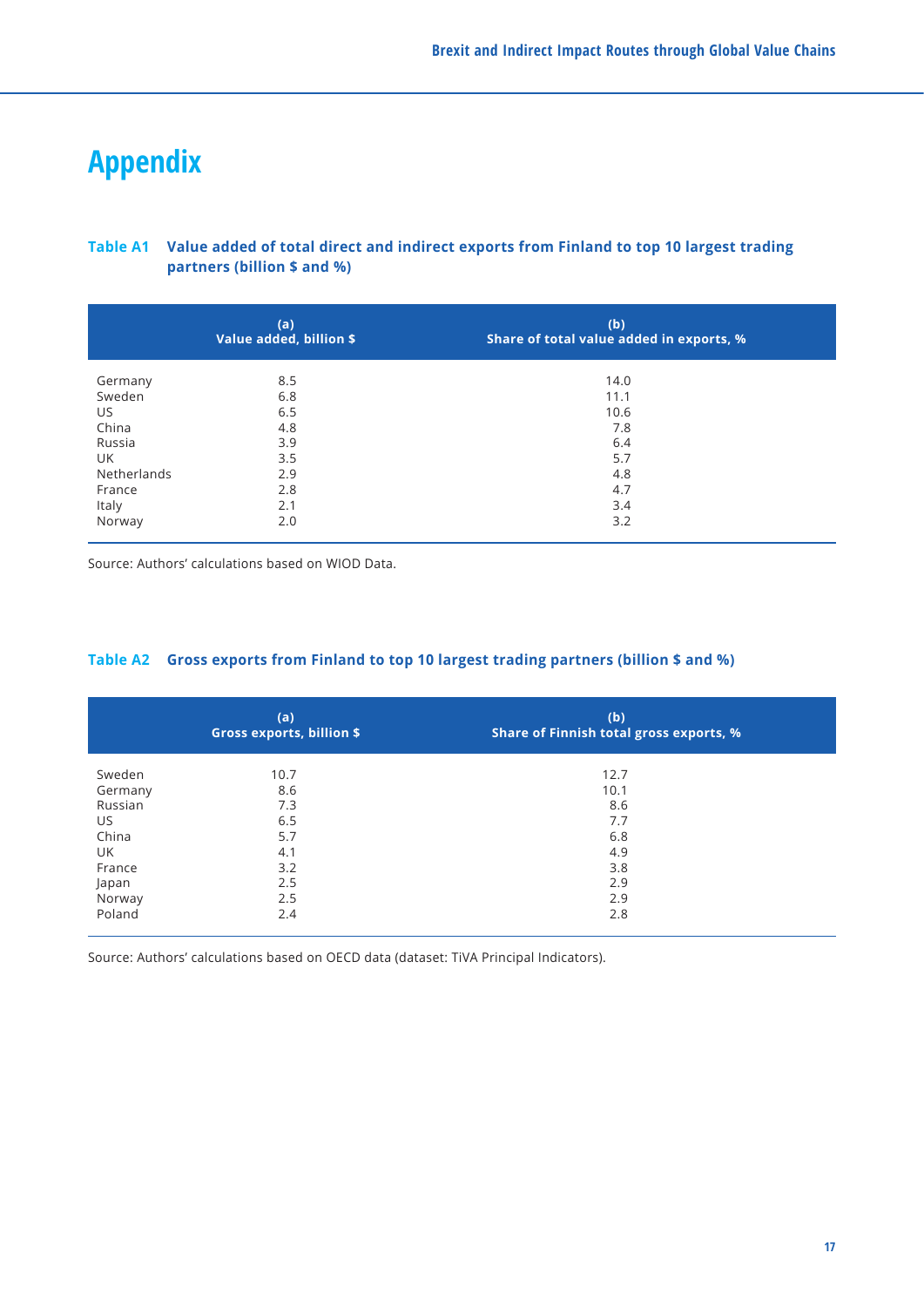# **Table A3 Value added by industries, in million \$ and %**

|                                    |                                                                                                            |                            | 2007                                                     |                            | 2014                                                     |
|------------------------------------|------------------------------------------------------------------------------------------------------------|----------------------------|----------------------------------------------------------|----------------------------|----------------------------------------------------------|
|                                    | <b>Industry (ISIC revision 2)</b>                                                                          | Value added,<br>million \$ | <b>Share of total</b><br>value added in<br>UK exports, % | Value added.<br>million \$ | <b>Share of total</b><br>value added in<br>UK exports, % |
|                                    |                                                                                                            |                            |                                                          |                            |                                                          |
| C17                                | Manufacture of paper and paper products                                                                    | 481.0                      | 10.4                                                     | 320.3                      | 9.2                                                      |
| N                                  | Rental and leasing activities, employment activities, travel services, etc.                                | 132.8                      | 2.9                                                      | 227.6                      | 6.5                                                      |
| A02                                | Forestry and logging                                                                                       | 169.8                      | 3.7                                                      | 208.5                      | 6.0                                                      |
| G46                                | Wholesale trade, except of motor vehicles and motorcycles                                                  | 217.8                      | 4.7                                                      | 184.4                      | 5.3                                                      |
| H49                                | Land transport and transport via pipelines                                                                 | 172.9                      | 3.7                                                      | 169.3                      | 4.8                                                      |
| C <sub>28</sub>                    | Manufacture of machinery and equipment n.e.c.                                                              | 173.8                      | 3.7                                                      | 164.9                      | 4.7                                                      |
| D                                  | Electricity, gas, steam and air conditioning supply                                                        | 121.9                      | 2.6                                                      | 141.0                      | 4.0                                                      |
| C <sub>26</sub><br>C <sub>20</sub> | Manufacture of computer, electronic and optical products<br>Manufacture of chemicals and chemical products | 801.7<br>168.4             | 17.3<br>3.6                                              | 137.1<br>133.7             | 3.9<br>3.8                                               |
| H52                                | Warehousing and support activities for transportation                                                      | 100.4                      | 2.2                                                      | 122.6                      | 3.5                                                      |
| $ 62 -  63 $                       | Computer programming, consultancy and related activities, etc.                                             | 91.7                       | 2.0                                                      | 91.1                       | 2.6                                                      |
| M69-M70                            | Legal and accounting activities; activities of head offices;                                               | 60.2                       | 1.3                                                      | 89.6                       | 2.6                                                      |
| C <sub>24</sub>                    | Manufacture of basic metals                                                                                | 185.0                      | 4.0                                                      | 87.1                       | 2.5                                                      |
| C16                                | Manufacture of wood and of products of wood and cork, etc.                                                 | 142.0                      | 3.1                                                      | 85.4                       | 2.4                                                      |
| L                                  | Real estate activities                                                                                     | 113.6                      | 2.4                                                      | 84.4                       | 2.4                                                      |
| C <sub>25</sub>                    | Manufacture of fabricated metal products, except machinery and equip.                                      | 136.3                      | 2.9                                                      | 80.7                       | 2.3                                                      |
| C <sub>27</sub>                    | Manufacture of electrical equipment                                                                        | 63.7                       | 1.4                                                      | 74.1                       | 2.1                                                      |
| M71                                | Architectural and engineering activities; technical testing and analysis                                   | 72.8                       | 1.6                                                      | 71.9                       | 2.1                                                      |
| E37-E39                            | Sewerage; waste collection, treatment and disposal activities; etc.                                        | 41.0                       | 0.9                                                      | 68.2                       | 2.0                                                      |
| C <sub>22</sub>                    | Manufacture of rubber and plastic products                                                                 | 75.1                       | 1.6                                                      | 61.2                       | 1.7                                                      |
| B                                  | Mining and quarrying                                                                                       | 33.6                       | 0.7                                                      | 58.4                       | 1.7                                                      |
| C <sub>33</sub>                    | Repair and installation of machinery and equipment                                                         | 64.0                       | 1.4                                                      | 58.0                       | 1.7                                                      |
| O                                  | Public administration and defence; compulsory social security                                              | 68.5                       | 1.5                                                      | 56.3                       | 1.6                                                      |
| C19                                | Manufacture of coke and refined petroleum products                                                         | 45.1                       | 1.0                                                      | 54.8                       | 1.6                                                      |
| F                                  | Construction                                                                                               | 42.7                       | 0.9                                                      | 47.8                       | 1.4                                                      |
| G45                                | Wholesale and retail trade and repair of motor vehicles and motorcycles                                    | 47.4                       | 1.0                                                      | 44.5                       | 1.3                                                      |
| C <sub>21</sub><br>M72             | Manufacture of basic pharmaceutical products, etc.<br>Scientific research and development                  | 37.8<br>54.9               | 0.8<br>1.2                                               | 44.2<br>41.6               | 1.3<br>1.2                                               |
| $C10-C12$                          | Manufacture of food products, beverages and tobacco products                                               | 52.2                       | 1.1                                                      | 41.3                       | 1.2                                                      |
| K64                                | Financial service activities, except insurance and pension funding                                         | 48.2                       | 1.0                                                      | 37.6                       | 1.1                                                      |
| P                                  | Education                                                                                                  | 14.2                       | 0.3                                                      | 33.4                       | 1.0                                                      |
| C <sub>23</sub>                    | Manufacture of other non-metallic mineral products                                                         | 53.0                       | 1.1                                                      | 30.6                       | 0.9                                                      |
| A01                                | Crop and animal production, hunting and related service activities                                         | 33.4                       | 0.7                                                      | 27.6                       | 0.8                                                      |
| $C31-C32$                          | Manufacture of furniture; other manufacturing                                                              | 42.4                       | 0.9                                                      | 26.6                       | 0.8                                                      |
| 58                                 | Publishing activities                                                                                      | 37.5                       | 0.8                                                      | 25.4                       | 0.7                                                      |
| 61                                 | Telecommunications                                                                                         | 35.4                       | 0.8                                                      | 23.4                       | 0.7                                                      |
| H51                                | Air transport                                                                                              | 40.3                       | 0.9                                                      | 22.4                       | 0.6                                                      |
| G47                                | Retail trade, except of motor vehicles and motorcycles                                                     | 44.7                       | 1.0                                                      | 21.1                       | 0.6                                                      |
| C30                                | Manufacture of other transport equipment                                                                   | 62.5                       | 1.3                                                      | 20.5                       | 0.6                                                      |
| H53                                | Postal and courier activities                                                                              | 37.0                       | 0.8                                                      | 20.2                       | 0.6                                                      |
| H50                                | Water transport                                                                                            | 20.2                       | 0.4                                                      | 19.2                       | 0.5                                                      |
| M74-M75                            | Other professional, scientific and technical activities; veterinary activities                             | 13.9                       | 0.3                                                      | 18.9                       | 0.5                                                      |
| M73                                | Advertising and market research                                                                            | 20.6                       | 0.4                                                      | 18.2                       | 0.5                                                      |
| $R-S$                              | Creative, Arts, Sports, Recreation and entertainment activities, etc.                                      | 24.0                       | 0.5                                                      | 15.0                       | 0.4                                                      |
| L                                  | Accommodation and food service activities<br>Insurance, reinsurance and pension funding                    | 32.4<br>13.5               | 0.7<br>0.3                                               | 15.0<br>14.4               | 0.4<br>0.4                                               |
| K65<br>C18                         | Printing and reproduction of recorded media                                                                | 27.9                       | 0.6                                                      | 12.4                       | 0.4                                                      |
| C29                                | Manufacture of motor vehicles, trailers and semi-trailers                                                  | 15.1                       | 0.3                                                      | 11.5                       | 0.3                                                      |
| K66                                | Activities auxiliary to financial services and insurance activities                                        | 10.9                       | 0.2                                                      | 11.2                       | 0.3                                                      |
| $C13-C15$                          | Manufacture of textiles, wearing apparel and leather products                                              | 17.1                       | 0.4                                                      | 8.2                        | 0.2                                                      |
| J59–J60                            | Motion picture, video and television programme production, etc.                                            | 14.3                       | 0.3                                                      | 7.9                        | 0.2                                                      |
| Q                                  | Human health and social work activities                                                                    | 8.2                        | 0.2                                                      | 3.9                        | 0.1                                                      |
| E36                                | Water collection, treatment and supply                                                                     | 2.6                        | 0.1                                                      | 2.5                        | 0.1                                                      |
| A03                                | Fishing and aquaculture                                                                                    | 1.3                        | 0.0                                                      | 0.7                        | 0.02                                                     |
| Τ                                  | Activities of households as employers                                                                      | 0.0                        | 0.0                                                      | 0.0                        | 0.00                                                     |
| U                                  | Activities of extra-territorial organisations and bodies                                                   | 0.0                        | 0.0                                                      | 0.0                        | 0.00                                                     |
| Total                              |                                                                                                            | 4 6 3 8.4                  | 100.0                                                    | 3 497.7                    | 100.0                                                    |

Source: Authors' calculations based on WIOD Data.